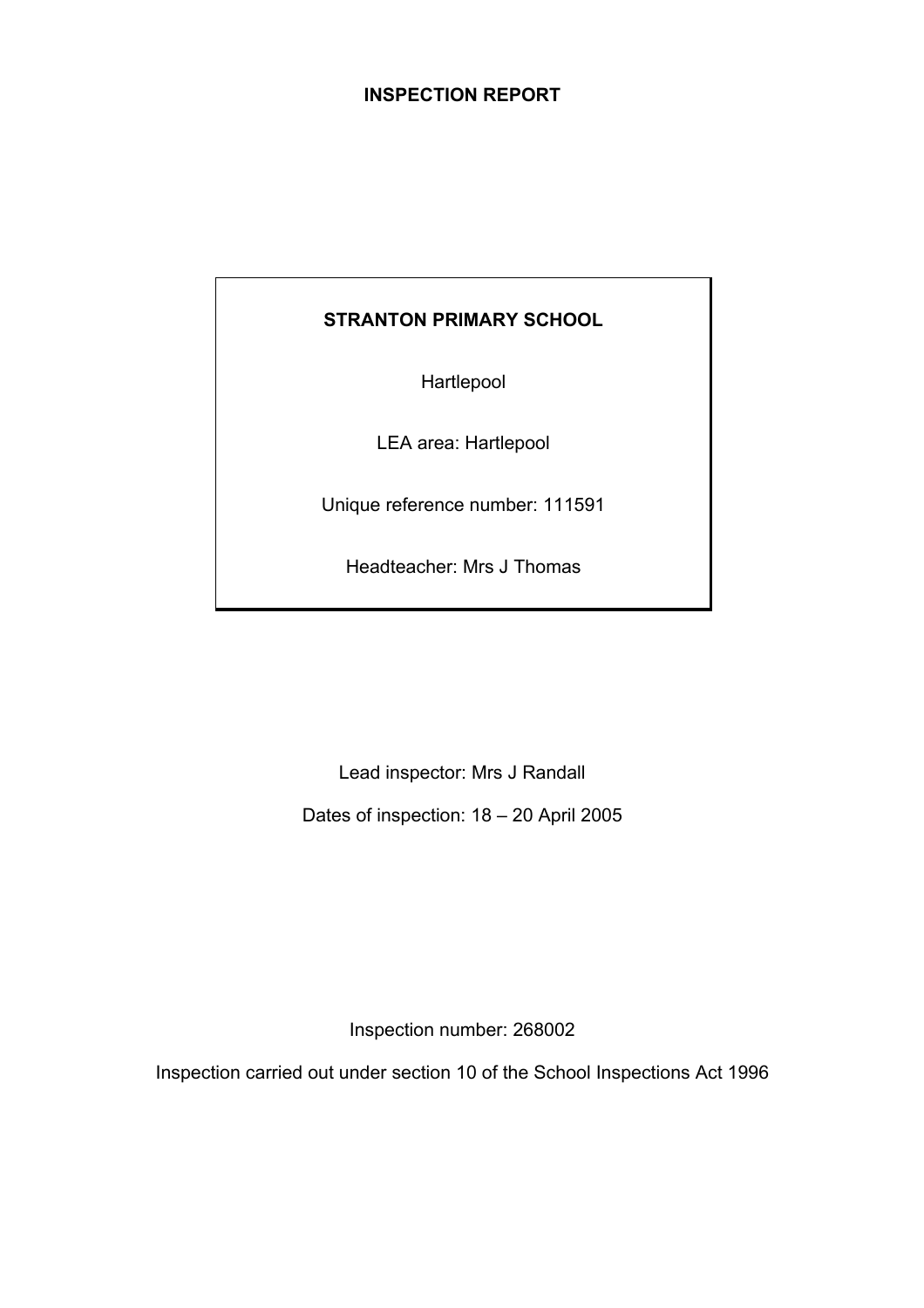# © Crown copyright 2005

This report may be reproduced in whole or in part for non-commercial educational purposes, provided that all extracts quoted are reproduced verbatim without adaptation and on condition that the source and date thereof are stated.

Further copies of this report are obtainable from the school. Under the School Inspections Act 1996, the school must provide a copy of this report and/or its summary free of charge to certain categories of people. A charge not exceeding the full cost of reproduction may be made for any other copies supplied.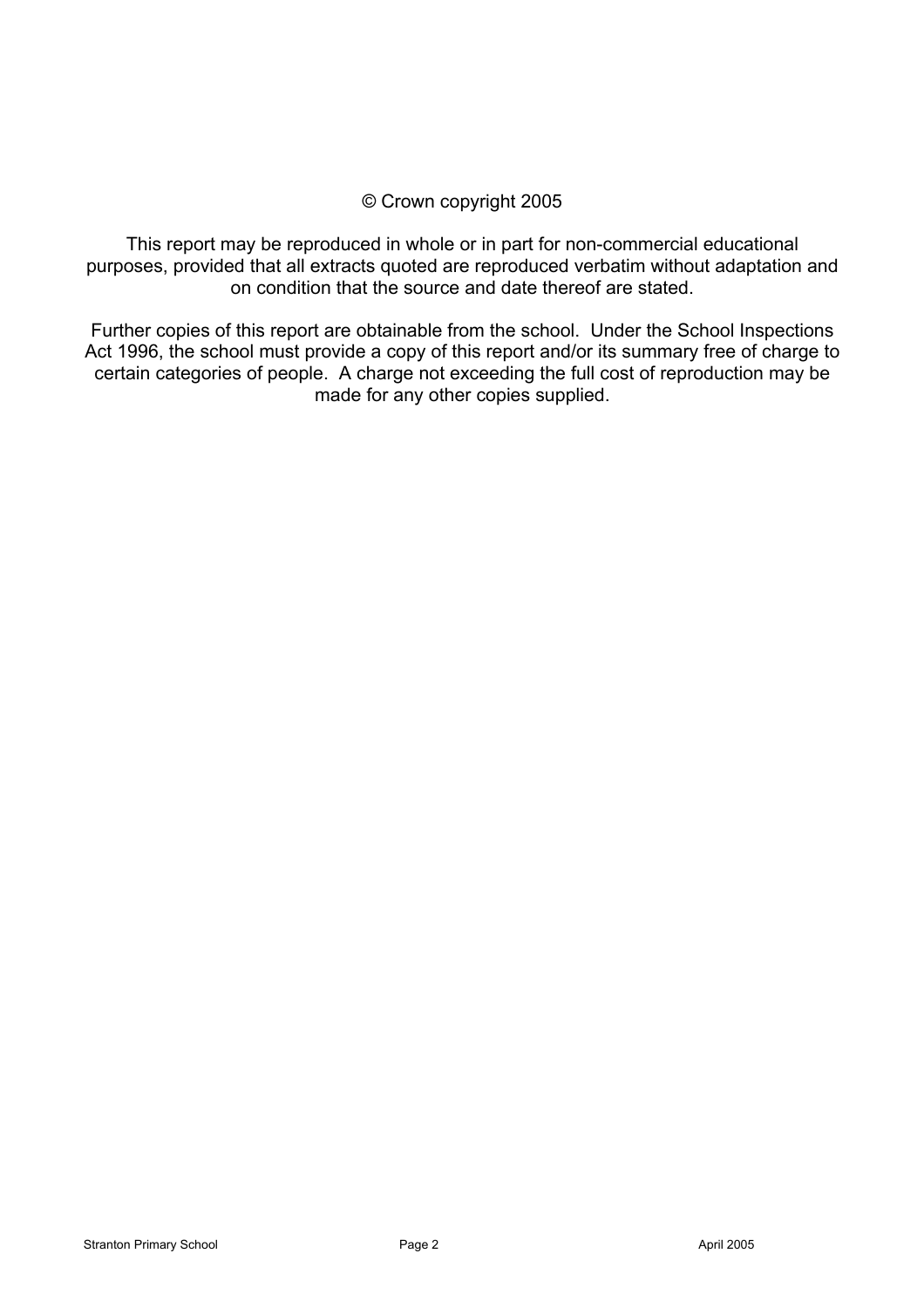# **INFORMATION ABOUT THE SCHOOL**

| Type of school:                              |      |       | Primary |                                                    |
|----------------------------------------------|------|-------|---------|----------------------------------------------------|
| School category:                             |      |       |         | Community                                          |
| Age range of pupils:                         |      |       |         | $3 - 11$                                           |
| Gender of pupils:                            |      |       |         | Mixed                                              |
| Number on roll:                              |      |       |         | 313                                                |
| School address:<br>Postcode:                 |      |       |         | Southburn Terrace<br>Hartlepool<br><b>TS25 1SQ</b> |
| Telephone number:                            |      |       |         | 01429 275595                                       |
| Fax number:                                  |      |       |         | 01429 276765                                       |
| Appropriate authority:<br>Name<br>governors: | of l | chair | of      | Governing body<br>Mr J Lauderdale                  |
| Date                                         | οf   |       |         | previous 17 May 1999                               |

# **CHARACTERISTICS OF THE SCHOOL**

This larger than average primary school is situated in the centre of Hartlepool and serves an area suffering very significant social and economic hardship. The school has 313 boys and girls, including 55 part-time children in the Nursery, and mobility is high. All pupils are of white British origin or other mixed or white background and no pupil speaks English as an additional language. No pupils are travellers, asylum seekers or refugees. Three pupils are in public care. Forty-eight per cent of pupils are known to be eligible for free school meals (well above average). Twenty-three per cent of pupils are on the school's register of special educational needs (about average) and three of these pupils have statements of special educational needs at the highest level. Prior attainment on entry to the Nursery is significantly below average, particularly in communication, language and literacy and personal, social and emotional development.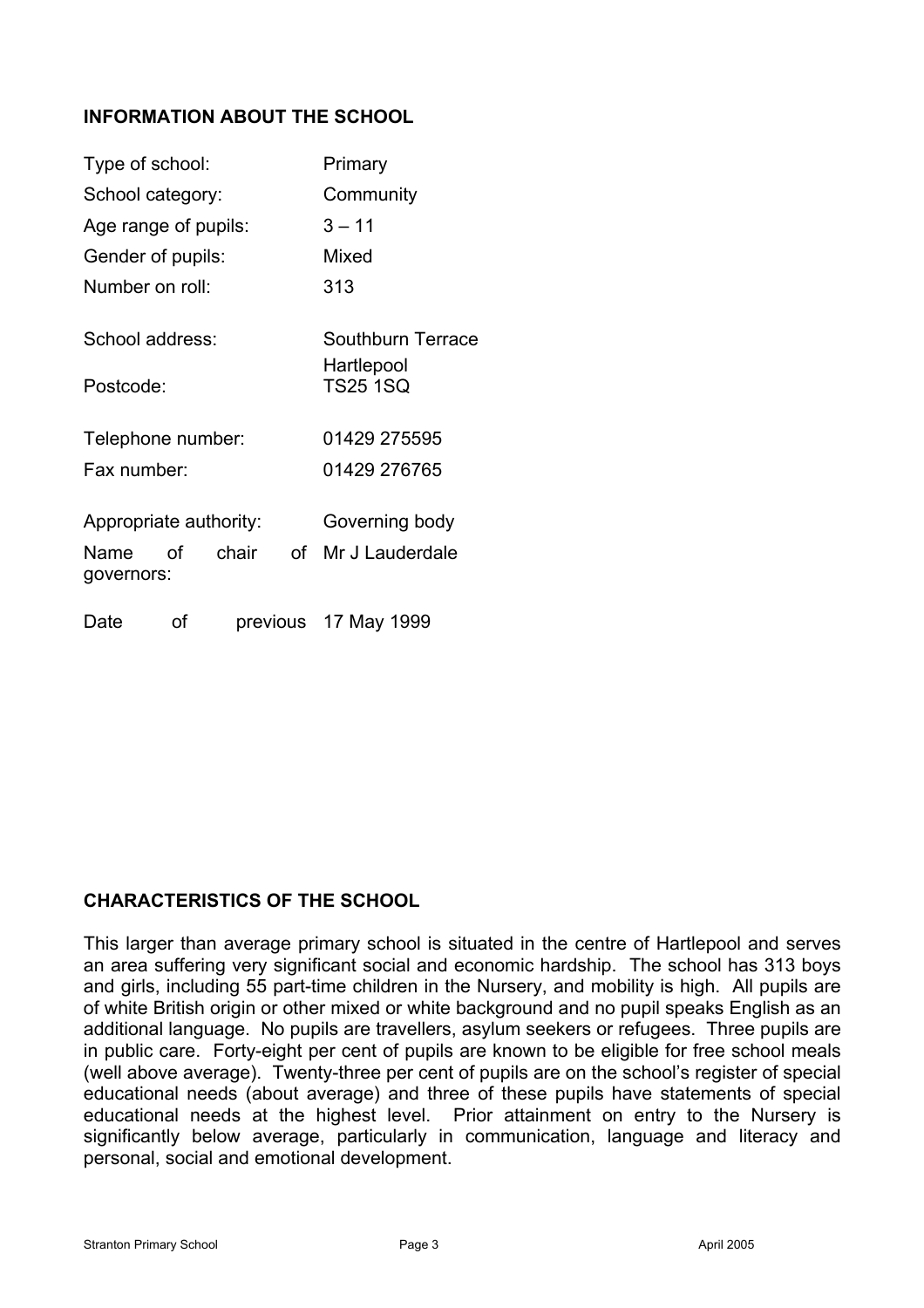The school is supported by a number of initiatives and projects relating to the area in which it is situated. These include Excellence in Cities, New Deal for Communities, Sure Start, The Children's Fund, and the Community Learning Centre on the school site includes community sports hall and arts facilities used by the school during the school day. Many activities are provided by the centre after school and in the holidays.

Since the previous inspection the school has a new senior management team comprising a deputy headteacher and two assistant headteachers. The headteacher is a Primary Strategy consultant and an assistant headteacher is a leading mathematics teacher. The school is part of the Leadership Development Strategy in Primary Schools. The school gained the Schools Achievement Award in 2003 for its success in improving standards, the Active Mark for physical education skills in 2001, the Basic Skills Quality Mark in 2002, a Quality Standard in Drug Education in 2005 and the Healthy Schools Award in 2005.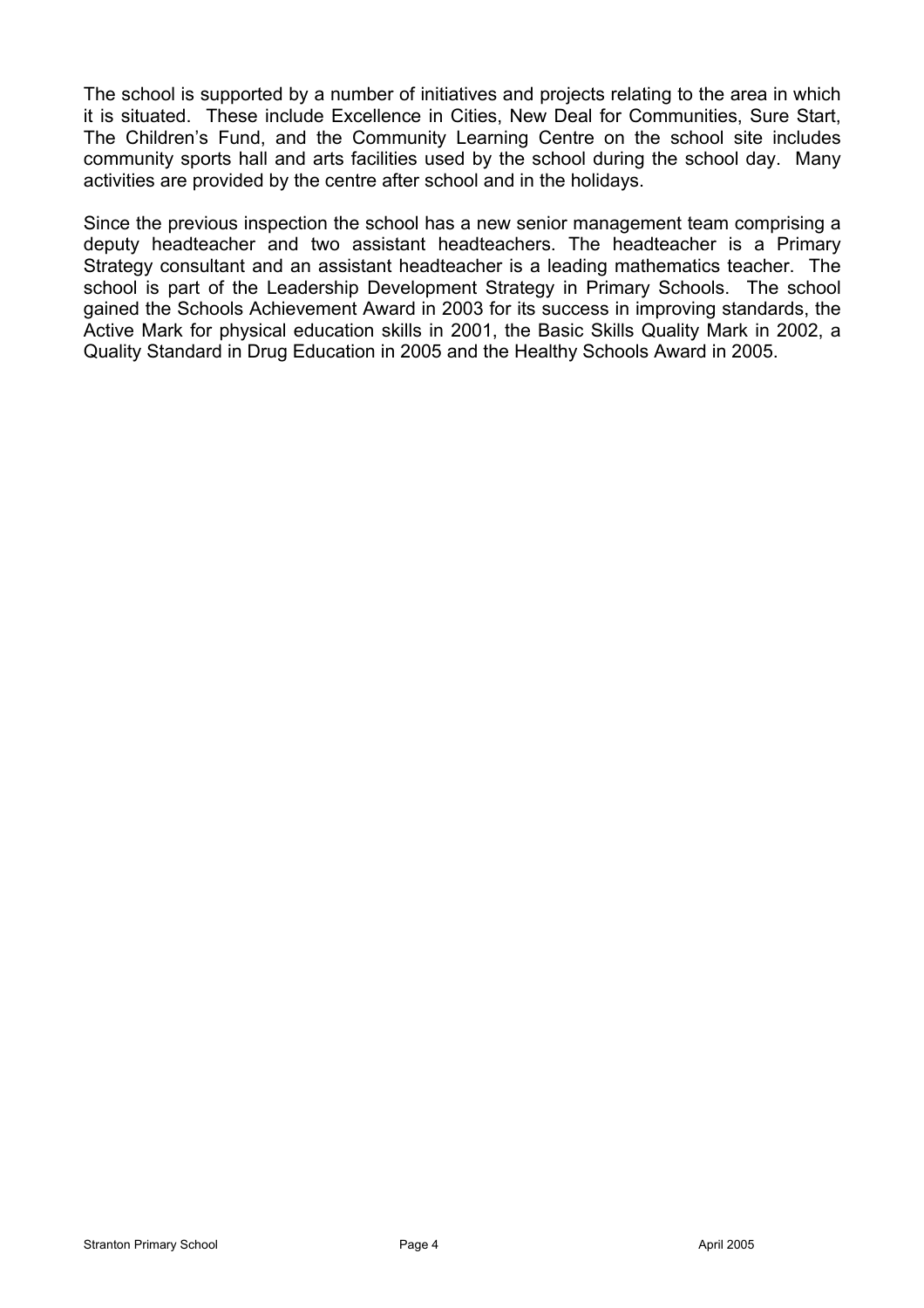# **INFORMATION ABOUT THE INSPECTION TEAM**

| <b>Members of the inspection team</b> |                   | <b>Subject responsibilities</b> |                                                                 |  |  |
|---------------------------------------|-------------------|---------------------------------|-----------------------------------------------------------------|--|--|
| 1471                                  | J Randall         | Lead inspector                  | Art and design                                                  |  |  |
|                                       |                   |                                 | Religious education                                             |  |  |
|                                       |                   |                                 | learning<br>of<br>the<br>Areas<br>in<br><b>Foundation Stage</b> |  |  |
|                                       |                   |                                 | additional<br>English<br>as<br>an<br>language                   |  |  |
| 13706                                 | <b>G</b> Marsland | Lay inspector                   |                                                                 |  |  |
| 31175                                 | A Allison         | Team inspector                  | English                                                         |  |  |
|                                       |                   |                                 | Information and communication<br>technology                     |  |  |
|                                       |                   |                                 | <b>Music</b>                                                    |  |  |
|                                       |                   |                                 | Special educational needs                                       |  |  |
| 20785                                 | D Mason           | Team inspector                  | <b>Mathematics</b>                                              |  |  |
|                                       |                   |                                 | Geography                                                       |  |  |
|                                       |                   |                                 | History                                                         |  |  |
| 20007                                 | T Neat            | Team inspector                  | Science                                                         |  |  |
|                                       |                   |                                 | Design and technology                                           |  |  |
|                                       |                   |                                 | Physical education                                              |  |  |

The inspection contractor was:

Nord Anglia School Inspection Services Anglia House Carrs Road Cheadle **Stockport** SK8 2LA

Any concerns or complaints about the inspection or the report should be made initially to the inspection contractor. The procedures are set out in the leaflet *'Complaining about Ofsted Inspections'*, which is available from Ofsted Publications Centre (telephone 07002 637833) or Ofsted's website (www.ofsted.gov.uk).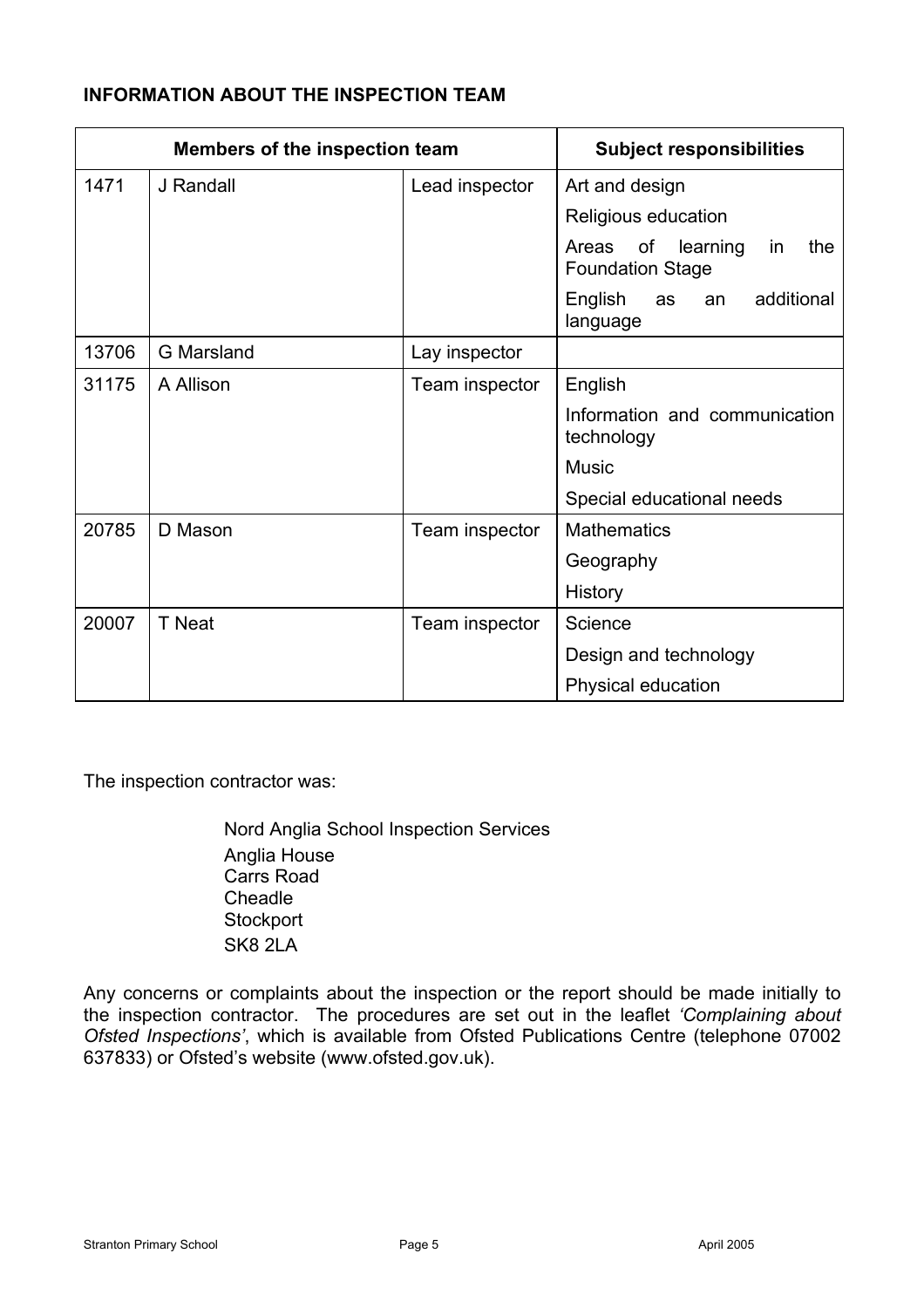# **REPORT CONTENTS**

|                                                                                                                                    | Page |
|------------------------------------------------------------------------------------------------------------------------------------|------|
| <b>PART A: SUMMARY OF THE REPORT</b>                                                                                               | 6    |
| <b>PART B: COMMENTARY ON THE MAIN INSPECTION FINDINGS</b>                                                                          |      |
| <b>STANDARDS ACHIEVED BY PUPILS</b>                                                                                                | 8    |
| Standards achieved in areas of learning, subjects and courses                                                                      |      |
| Pupils' attitudes, values and other personal qualities                                                                             |      |
| <b>QUALITY OF EDUCATION PROVIDED BY THE SCHOOL</b>                                                                                 | 11   |
| Teaching and learning<br>The curriculum<br>Care, guidance and support<br>Partnership with parents, other schools and the community |      |
| <b>LEADERSHIP AND MANAGEMENT</b>                                                                                                   | 16   |
| PART C: THE QUALITY OF EDUCATION IN AREAS OF LEARNING,<br><b>SUBJECTS AND COURSES</b>                                              | 19   |
| AREAS OF LEARNING IN THE FOUNDATION STAGE                                                                                          |      |
| <b>SUBJECTS IN KEY STAGES 1 AND 2</b>                                                                                              |      |
|                                                                                                                                    |      |
| <b>PART D: SUMMARY OF THE MAIN INSPECTION JUDGEMENTS</b>                                                                           | 30   |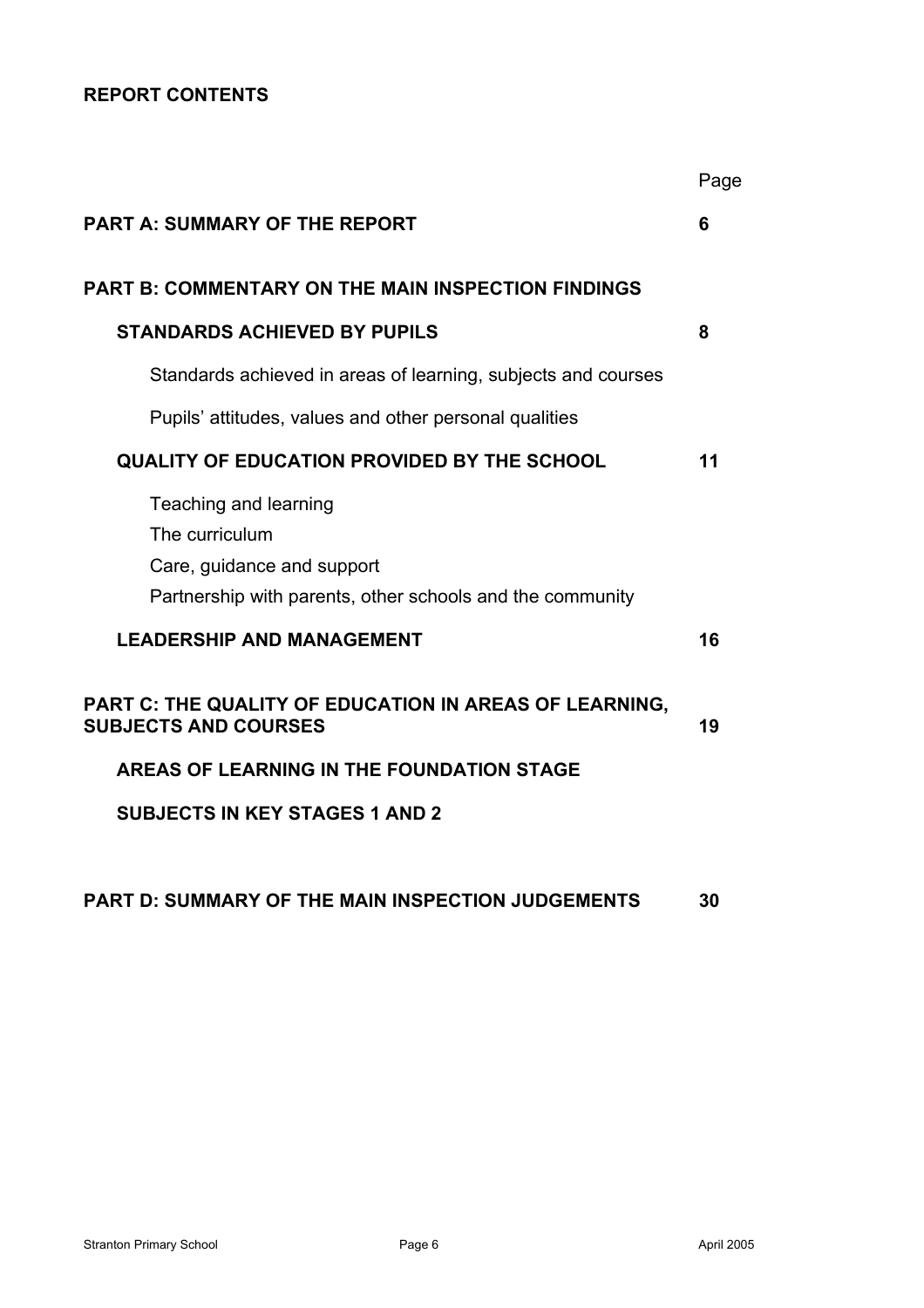# **PART A: SUMMARY OF THE REPORT**

# **OVERALL EVALUATION**

This is an **effective** and improving school with some very good features and giving very good value for money. The headteacher's and senior management's very high aspirations for all pupils are the focal point for all that happens in the school. The good teaching and learning and the commitment to rigorous self-evaluation and improvement give rise to very good achievement.

The school's main strengths and weaknesses are:

- by the end of Year 6 standards are well above average in relation to similar schools nationally;
- the work of the Foundation Stage (Nursery and Reception classes) is very good;
- leadership and management are very good;
- provision for spiritual, moral, social and cultural education is very good and pupils are confident, have good attitudes to school and behave well;
- the schools' efforts to meet the learning and social needs of all pupils are very good;
- the quality of teaching and learning is good overall but in some lessons it is only satisfactory because the range of strategies used and the match of work to pupils' prior attainment is not as strong as in the good and better lessons;
- the use, planning and resources for the new outdoor area for the Foundation Stage need further development.

The improvement since the previous inspection is **very good**. Despite a lowering of pupils' prior attainment on intake and the high mobility, the school manages to attain average standards overall by the end of Year 6. Provision and standards in information and communication technology have improved. Assessment, tracking of progress and marking have improved and so has the provision for special educational needs. Attendance is improved because the school now has very good procedures for this. The school has also improved the provision for spiritual, moral, social and cultural development and the care and guidance for pupils. The quality of provision in the Foundation Stage is greatly improved. Significant improvements have been made to the accommodation and resources.

| <b>Results in National</b><br>Curriculum tests at the end<br>of Year 6, compared with: |      | similar schools |      |      |
|----------------------------------------------------------------------------------------|------|-----------------|------|------|
|                                                                                        | 2002 | 2003            | 2004 | 2004 |
| English                                                                                |      |                 |      | B    |
| mathematics                                                                            |      |                 |      |      |
| science                                                                                |      |                 |      |      |

# **STANDARDS ACHIEVED**

*Key: A - well above average; B – above average; C – average; D – below average; E – well below average Similar schools are those whose pupils attained similarly at the end of Year 2.* 

Overall achievement is **very good**. On entry to the Nursery children's prior attainment is significantly below average, particularly in personal, social and emotional development and communication, language and literacy skills. By the end of Year 6 inspection evidence shows overall standards to be average in English and mathematics and below average in science. In the national tests in 2004, pupils in Year 6 attained average standards in mathematics and science and below average standards in English. When compared with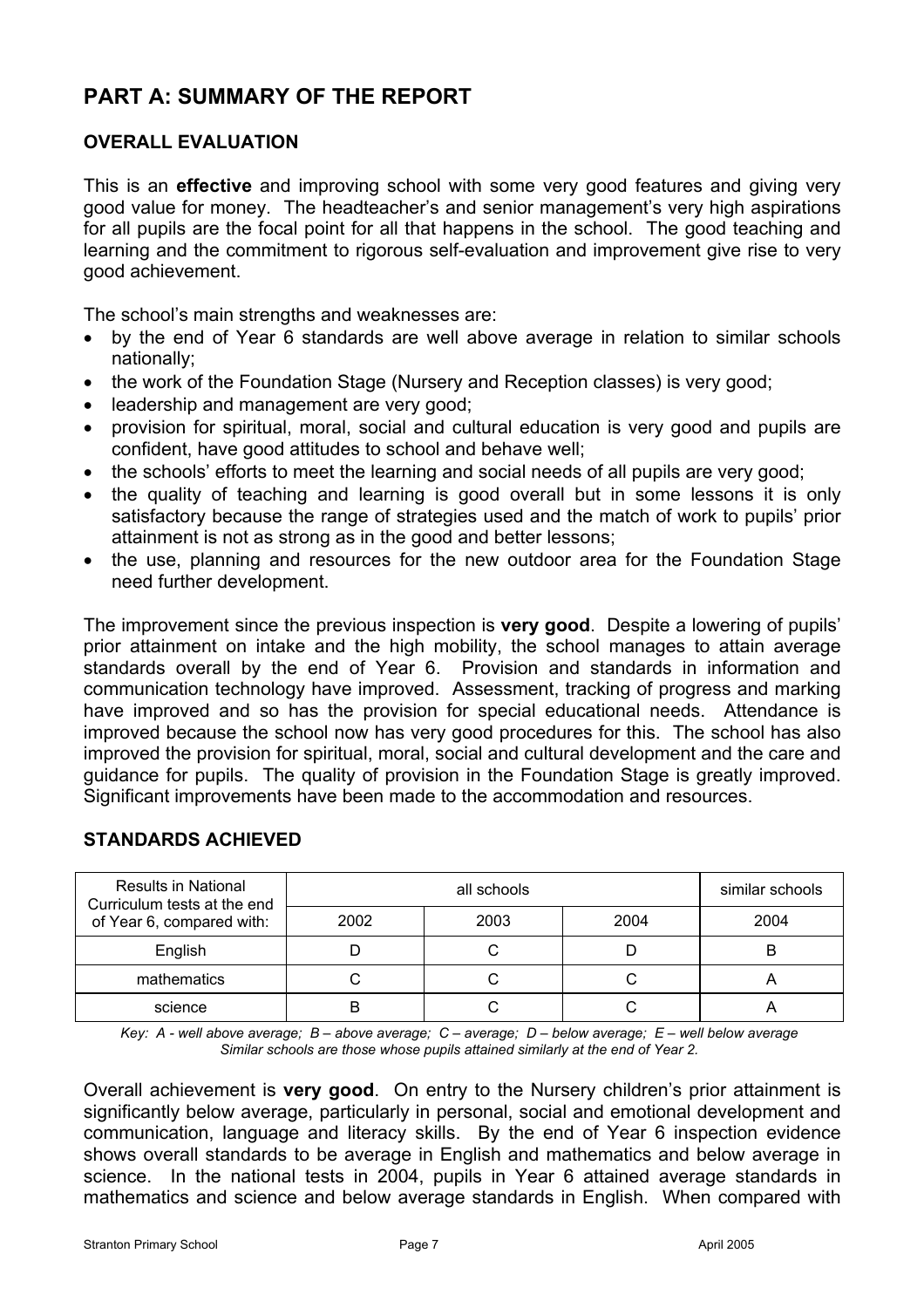similar schools standards were well above average in mathematics and science and above average in English. The percentage of pupils attaining the higher Level 5 was above average in mathematics and science and well below average in English. In comparison with similar schools it was average in English, well above average in mathematics and in the highest five per cent in science. At the end of Year 2 inspection evidence shows standards to be average in reading and mathematics and below average in writing and science. This is a considerable improvement since the national test results in 2004 when standards were well below average in reading, writing and mathematics. When compared with similar schools standards were average in reading and mathematics and below average in writing. Standards in information and communication technology are just below those expected nationally in Year 2 and similar to those expected nationally in Year 6. In religious education standards are similar to those found nationally in both Years 2 and 6. In the Foundation Stage most children attain the nationally expected early learning goals by the end of the Reception year in personal, social and emotional development, knowledge and understanding of the world, physical and creative development. In communication, language and literacy about a quarter of children are likely to attain the early learning goals and in mathematical development about a third. Provision for pupils' spiritual, moral, social and cultural development is **very good**.

# **QUALITY OF EDUCATION**

The overall quality of education is **good**. Teaching and learning are **good**. It is very good in the Foundation Stage and in Year 6. Overall assessment is good and it is excellent in the Foundation Stage. The curriculum is good overall with very good opportunities for enrichment. The quality of the curriculum in the Foundation Stage is very good. The accommodation is very good and resources are good. The arrangements to ensure the pupils' care, welfare, health and safety are excellent. Pupils receive very good support, guidance and advice from the staff. Involvement of pupils by seeking, valuing and acting on their views through class councils is good. The school maintains good links with parents. Links with the community and other schools and colleges are very good.

# **LEADERSHIP AND MANAGEMENT**

Leadership and management are **very good**. Governance is **good** and governors meet all their legal responsibilities. The leadership of the headteacher is very good. The very high ideals, commitment and very hard work of the head and assistant headteachers, set very good examples for all staff and pupils to follow. Management is **very good**. The actions taken are very effective in helping the school to raise standards.

# **PARENTS' AND PUPILS' VIEWS OF THE SCHOOL**

Parents feel that the care and guidance in the school is a significant strength. Pupils like school and feel safe and secure. They particularly value the extra-curricular activities and say that the teachers are nice.

# **IMPROVEMENTS NEEDED**

The most important things the school should do to improve are:

- strengthen the pace, the range of teaching strategies and the match of work to pupils' prior attainment in satisfactory lessons;
- improve the planning and resources for the new outdoor area in the Foundation Stage.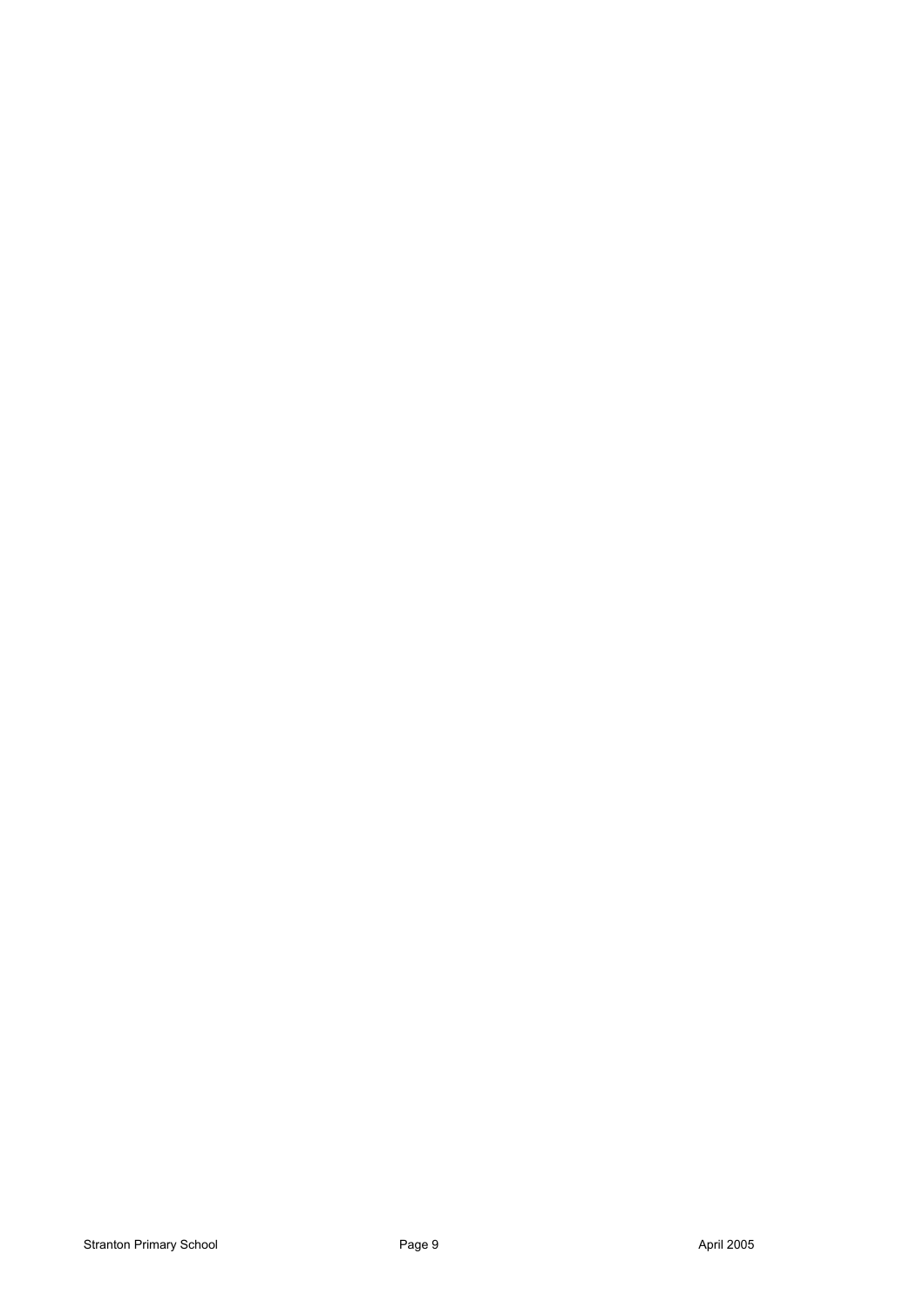# **PART B: COMMENTARY ON THE INSPECTION FINDINGS**

# **STANDARDS ACHIEVED BY PUPILS**

# **Standards achieved in areas of learning and subjects**

Achievement for all groups of pupils is **very high**. Standards by the end of Year 6 are average despite the very low prior attainment on entry and the high mobility. The school has high expectations and constantly seeks to improve learning and attainment for all.

### **Main strengths and weaknesses**

- Overall achievement for all groups of pupils is very high.
- Standards at the end of Year 6 were well above average in mathematics and science and above average in English in relation to similar schools in the national tests in 2004.
- The Foundation Stage makes a significant contribution to children's future learning and attainment.
- Pupils with special educational needs achieve very well in relation to their prior attainment and their needs because the school is very concerned to meet the needs of all pupils.

# **Commentary**

#### *Standards in national tests at the end of Year 2 – average point scores in 2004*

| Standards in: | School results | <b>National results</b> |  |
|---------------|----------------|-------------------------|--|
| Reading       | 14.2 (15.0)    | 15.8(15.7)              |  |
| writing       | 12.3(13.7)     | 14.6 (14.6)             |  |
| mathematics   | 14.7 (14.9)    | 16.2 (16.3)             |  |

*There were 38 pupils in the year group. Figures in brackets are for the previous year* 

#### *Standards in national tests at the end of Year 6 – average point scores in 2004*

| Standards in: | School results | <b>National results</b> |  |  |
|---------------|----------------|-------------------------|--|--|
| English       | 26.0(27.1)     | 26.9 (26.8)             |  |  |
| mathematics   | 27.1(27.3)     | 27.0 (26.8)             |  |  |
| science       | 29.2 (28.6)    | 28.6 (28.6)             |  |  |

*There were 45 pupils in the year group. Figures in brackets are for the previous year* 

1. Overall achievement is very good. Prior attainment levels on entry to the Nursery have fallen over the last few years. On entry to the Nursery children's prior attainment is significantly below average, particularly in personal, social and emotional development and communication, language and literacy skills. By the end of Year 6 inspection evidence shows overall standards to be average in English and mathematics and below average in science. In the national tests in 2004 pupils in Year 6 attained average standards in mathematics and science and below average standards in English. When compared with similar schools standards were well above average in mathematics and science and above average in English. The percentage of pupils attaining the higher Level 5 was above average in mathematics and science and well below average in English. In comparison with similar schools standards were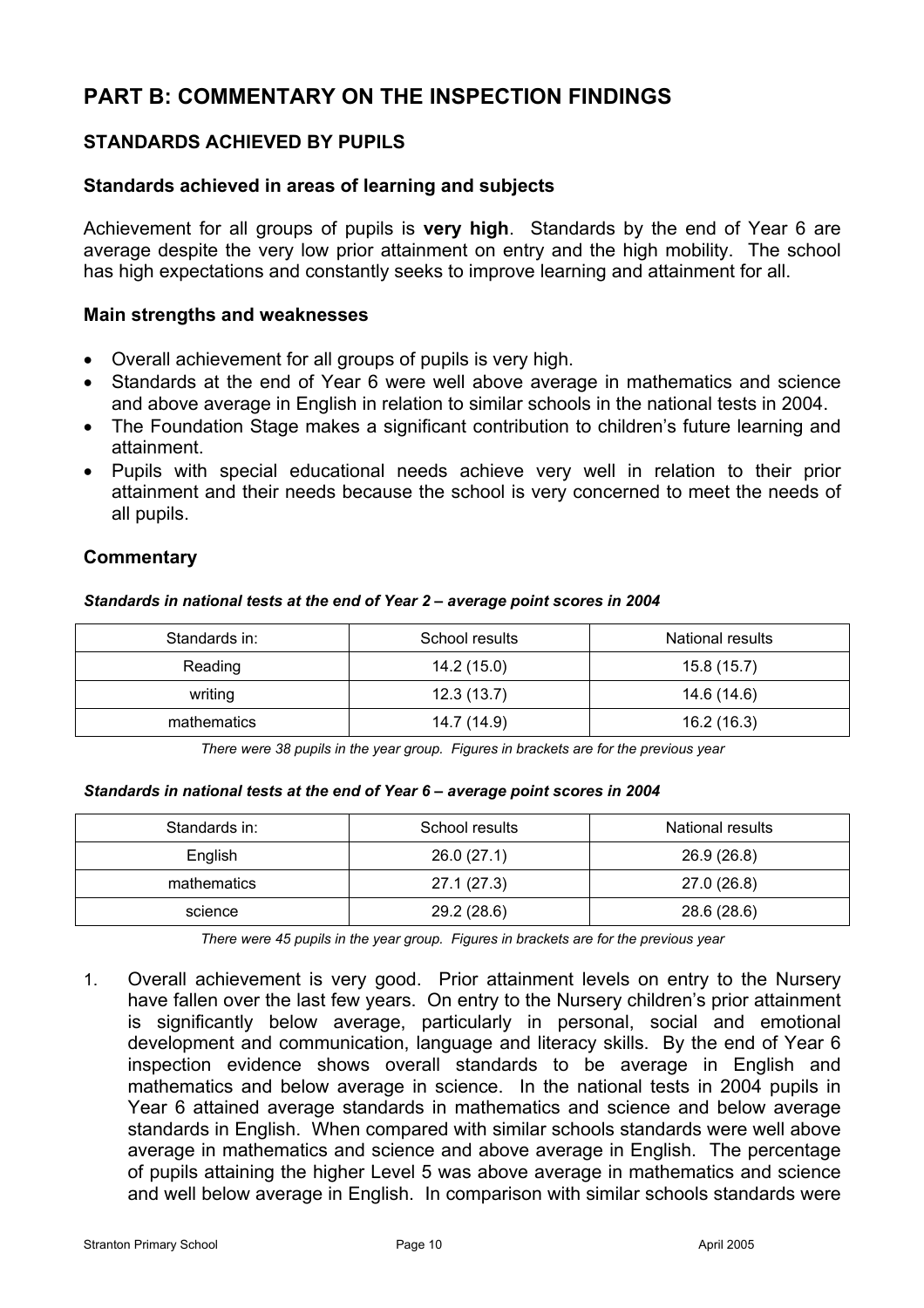average in English, well above average in mathematics and in the highest five per cent in science, showing very good achievement for this group. The differences in standards between the present Year 6 and that of 2004 are marginal and relate to the different balance of higher and lower-attainers. A high level of mobility particularly affects Years 3 to 6 and attainment in each year group varies, with some groups having a higher percentage of pupils with special educational needs or who are lowerattainers, and attainment in tests fluctuates in relation to this. Analysis of the test results of 2004 shows that 46 per cent of pupils who joined the school after the Reception year attained lower than the average Level 4 whilst only four per cent of pupils who attended throughout were below the nationally expected standard. Only 68 per cent of pupils attended throughout. Local education authority data shows the school to be adding more value than expected when compared with local figures. The overall trend in improvement in the national tests in the last four years is above that nationally.

- 2. At the end of Year 2 inspection evidence shows standards to be average in reading and mathematics and below average in writing and science. This is a considerable improvement since the national test results in 2004 when standards were well below average in reading, writing and mathematics. However six pupils joined the school in Year 2 in 2004 and five of these attained test results below the nationally expected Level 2. When compared with similar schools standards were average in reading and mathematics and below average in writing.
- 3. Standards in information and communication technology are just below those expected nationally in Year 2 and similar to those expected nationally in Year 6. In religious education standards are similar to those found nationally in both Years 2 and 6. Standards in other subjects were not judged.
- 4. In the Foundation Stage most children attain the nationally expected early learning goals by the end of the Reception year in personal, social and emotional development, knowledge and understanding of the world, physical and creative development. In communication, language and literacy about a quarter of children are likely to attain the early learning goals and in mathematical development about a third. The environment that promotes speaking and listening skills through all activities and aspects and specifically uses drama, story telling and role-play is helping to counteract the falling level of prior attainment. The work in this stage provides a very good foundation for learning in Years 1 to 6.
- 5. Pupils with special educational needs achieve very well in relation to their prior attainment and their needs because the school is very concerned to meet the needs of all pupils and because of the teaching and other very good support that those with special educational needs receive. For example, three pupils who failed to attain the lower Level 1 in Year 2 attained the expected Level 4 in Year 6 in 2004. The school is very aware of the need to track the progress of mobile and 'looked after' pupils. Guidance for teachers is very clear that low prior attainment is not an indicator of what pupils can achieve. In 2004 a pupil attained the expected Level 4 after entering the school late with very low levels of prior attainment. Provision for pupils identified as gifted and talented is now in place. Extra challenge is offered through extra opportunities such as an after-school writing session for identified Year 6 pupils. Teachers are beginning to incorporate this extra challenge into classroom work. It is too early in the development of this work for its effects to show through in national test results. There are no significant differences in the attainment of boys and girls but the school is very aware of the need to motivate boys. For example, they responded very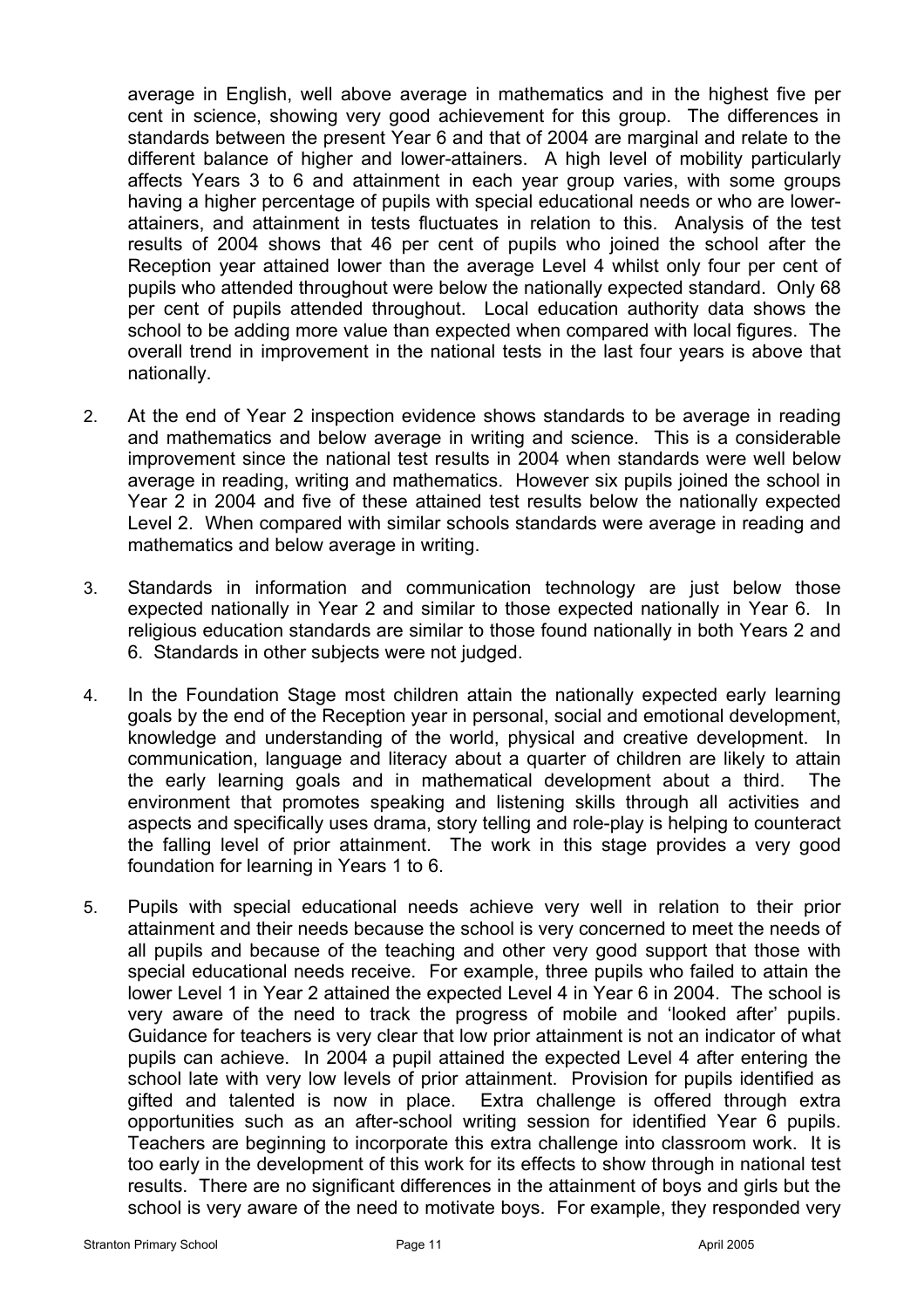well to a storyteller in Year 2, particularly in their understanding of the patterns of narrative.

6. The school is constantly evaluating its performance and looking for ways to improve achievement and attainment. Because of this high level of focus on improving teaching and learning it is maintaining its previous standards against a background of falling prior attainment and high mobility. High value is placed on all levels of achievement, and the changes in the assessment procedures to demonstrate and value small steps of learning reflect this. Celebrating these small steps raises pupils' self-esteem and confidence and pupils try hard with their learning. The current focus throughout the school on raising standards in writing through the creativity project and through speaking and listening development in all subjects is a very good example of this success.

# **Pupils' attitudes, values and other personal qualities**

Pupils' attendance is **satisfactory**. Punctuality is **good**. The attitudes and behaviour of pupils are **good**. Provision for spiritual, moral, social and cultural development is **very good**.

### **Main strengths and weaknesses**

- Pupils have good attitudes to their lessons and enjoy lunchtime and after-school activities.
- Behaviour in school and the playground is good and pupils get on well with each other.
- The social inclusion officer ensures that very good procedures are maintained to monitor and promote good attendance.
- The provision for pupils' spiritual, moral, social and cultural development is very good and contributes well to the very good achievement.

- 7. Pupils have positive attitudes to school and respond well because of the very good relationships they share with the staff. They settle down swiftly to work, maintain interest and listen to advice from teachers. Most enjoy contributing to classroom discussions and talking to others about their work. They are confident, not embarrassed to express their views, and maintain concentration throughout most lessons. Teachers set good examples and promote pupils' confidence and self-esteem, which encourages them to enjoy learning. Pupils with special educational needs are happy in school. Their confidence and self-esteem is similar to that of other pupils because of the very good care and support and the use of praise and encouragement by all staff. Despite their very low levels on entry to school, most children in the Foundation Stage attain the nationally expected learning goals in personal, social and emotional development by the end of the Reception year. They listen very well to adults and this supports their later learning and achievement considerably.
- 8. Pupils are well behaved. There have been no exclusions from the school in the last two years since the introduction of the school behaviour plan. Staff have very high expectations for good behaviour and pupils respond accordingly. The behaviour plan is consistently adhered to and pupils are fully aware of how they are expected to behave. An appropriate range of rewards is awarded at the weekly celebration assembly. Staged sanctions are enforced, with support from the social inclusion officer and the Behaviour and Education Support Team, who work hard to increase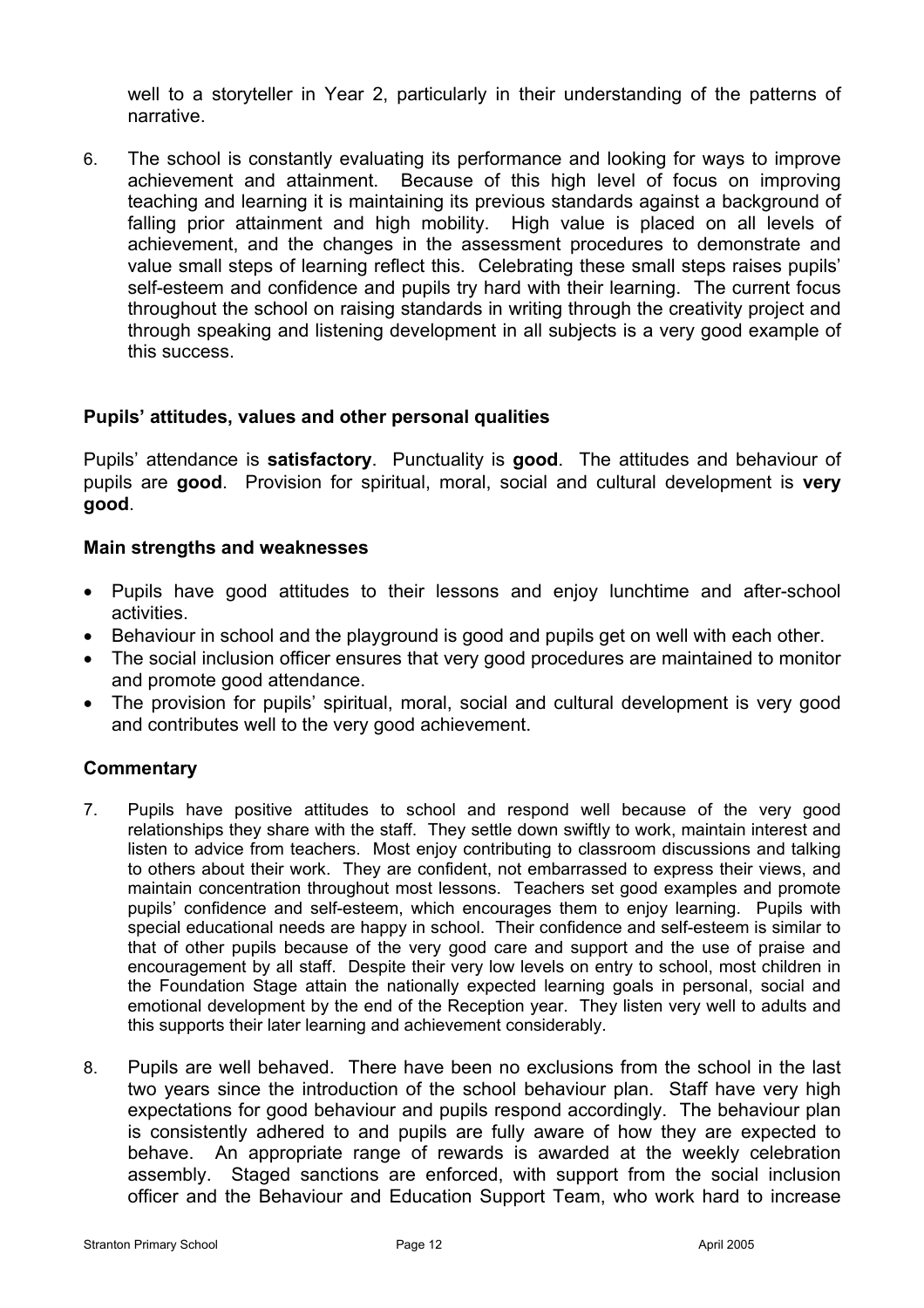pupils' confidence and self-esteem. Pupils have confirmed that incidents of bullying, harassment and racism are rare and they know that they can turn to an adult for help and support if necessary.

#### *Attendance in the latest complete reporting year (94%)*

| Authorised absence |     | Unauthorised absence |     |  |
|--------------------|-----|----------------------|-----|--|
| School data        | 6.0 | School data          |     |  |
| National data      |     | National data        | 0.4 |  |

*The table gives the percentage of half days (sessions) missed through absence for the latest complete reporting year.*

- 9. Pupils enjoy coming to school and are rarely late. Although the attendance rate was below the national average last year (shown in the above table), the social inclusion officer, with support from teaching staff, has worked very hard to monitor and promote good attendance. This has resulted in a higher rate of attendance this year and attendance is now broadly in line with the national average. Unauthorised absence figures have also reduced as absences are followed up each day. The school does have a continual problem with a high number of mobile families who fail to inform the school when they leave the area. This leaves pupils on the school roll as absent until confirmation from a new school is received. The school considers good attendance to be a high priority and rewards individual pupils and classes with vouchers and prizes for good attendance.
- 10. Provision for spiritual, moral, social and cultural development is very good and is significantly improved since the previous inspection. The promotion of school values has been an important development area for the school this year and the principle of 'values in action' is the basis of all their work. Thoughtful, well-planned assemblies, that meet legal requirements, enhance spiritual development. In lessons, teachers provide many opportunities for pupils to reflect on their own values and beliefs and those of others. In a Year 2 science lesson pupils studied 'mini-beasts' from the school garden, promoting pupils' sense of wonder and care and concern for the natural world. Work in religious education promotes much reflection on faith and its meaning in the world today.
- 11. Pupils are given very clear guidance about the rights and responsibilities of living in a community. Teachers have very high expectations of how pupils should behave and respect each other, and pupils respond well. Through their work on the environment and re-cycling, pupils develop their responsibility to their surroundings. Class councils contribute to citizenship. Older pupils have opportunities to discuss moral dilemmas that they might encounter and exchange ideas about what is right and wrong.
- 12. Social development is well fostered in all school activities. Pupils exercise responsibility in a number of ways, for example, helping at lunchtime, helping to organise assemblies and escorting parents on parents' nights. Older pupils help with the supervision of younger pupils at break times. In lessons, pupils work well in pairs, in groups and as individuals and much discussion and sharing of ideas and opinions takes place. The school has a wide range of visitors and visits to promote pupils' social development as they learn how to relate to other people and about lives different from their own. Older pupils gain experience of living with others from the residential visit.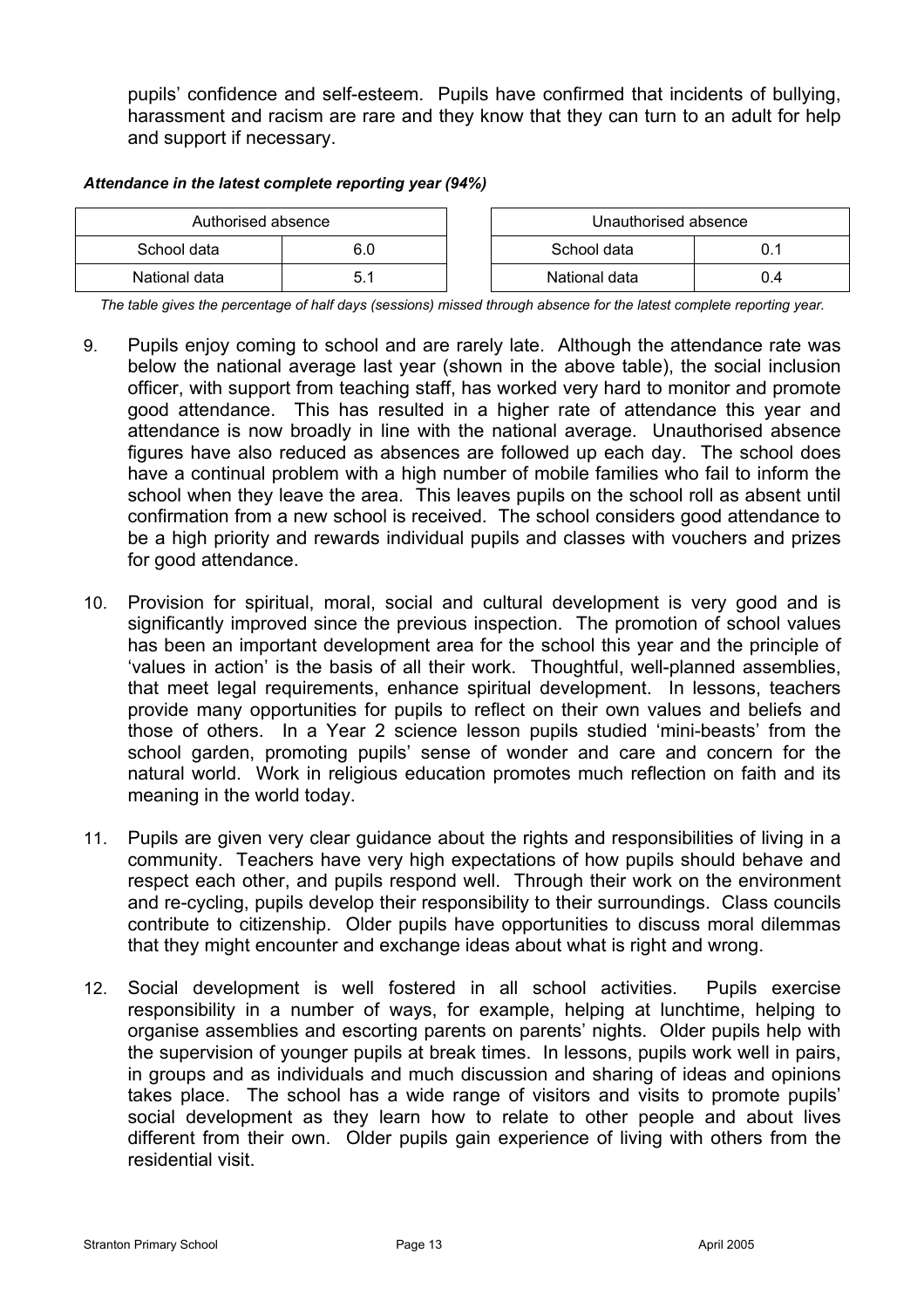13. Since the previous inspection there have been very good improvements in provision for cultural development. Pupils have numerous opportunities to compare and contrast their own culture with others. Pupils are taught to respect and value differences and to understand that beneath surface differences we are all the same. The school has maintained an interest in Tanzania and a visit from a Tanzanian singing group led to work on the village concerned. A planned visit to a mosque is providing very good opportunities for understanding of another culture. Experiencing the 'call to prayer' provided another 'special moment' for thoughtful reflection. A very impressive session led by two visitors with Samba drums, in which pupils in a Year 5/6 class danced and sang in the Maori style, was described as 'a joy to watch'. A visiting sculptor developed pupils' interest in sculpture and they produced interesting work using clay and cardboard. History, geography, art and design and music provide many opportunities for pupils to learn about their own culture. Foundation Stage children are enjoying a series of lessons based on traditional stories.

# **QUALITY OF EDUCATION PROVIDED BY THE SCHOOL**

The overall quality of education is **good**. Teaching and learning are good. The curriculum is good overall with very good opportunities for enrichment. The quality of the curriculum in the Foundation Stage is very good. The accommodation is **very good** and resources are good.

# **Teaching and learning**

The overall quality of teaching and learning is **good**. It is very good in the Foundation Stage and in Year 6. Overall assessment is **good** and it is excellent in the Foundation Stage.

# **Main strengths and weaknesses**

- Teaching and learning are particularly effective in the Foundation Stage and in Year 6, where a significant number of lessons were excellent.
- The development of speaking and listening and personal skills is a significant feature of all lessons, contributing very well to achievement and attainment.
- Not all lessons clearly match tasks to the lower-attaining pupils and those with special educational needs.
- The recent provision for gifted and talented pupils is beginning to increase challenge and awareness of the needs of these pupils.
- Assessment is excellent in the Foundation Stage.

# **Commentary**

# *Summary of teaching observed during the inspection in 40 lessons*

| Excellent    | Very good  | Good    | Satisfactory | Unsatisfactory | Poor | Very Poor |
|--------------|------------|---------|--------------|----------------|------|-----------|
| (47)<br>. 17 | (30)<br>12 | 14 (35) | (17)         |                |      |           |

*The table gives the number of lessons observed in each of the seven categories used to make judgements about lessons; figures in brackets show percentages where 30 or more lessons are seen.* 

14. The quality of teaching and learning is good overall and has improved since the previous inspection. It is particularly effective in the Foundation Stage and in Year 6 where a significant number of lessons were excellent. This very high quality teaching and learning provides a very good start to learning and a boost to achievement and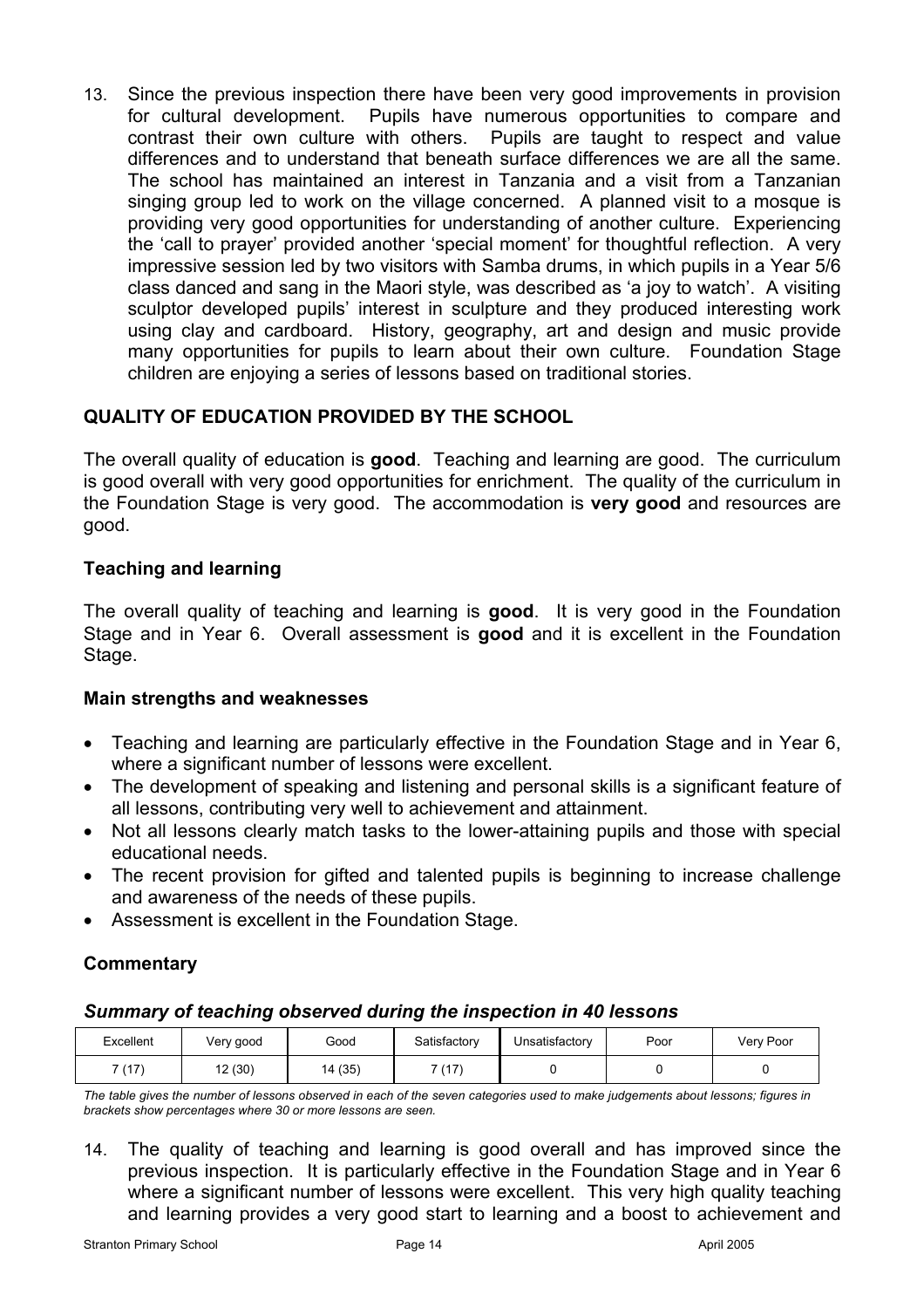attainment in Year 6. In all lessons teachers have very good relationships with pupils and insist on high standards of behaviour. Lessons are well planned and teachers have good subject knowledge. There have been improvements since the previous inspection in teachers' confidence in teaching information and communication technology. Opportunities to develop speaking and listening skills are featured well in all lessons because the school understands that this is the foundation for writing of quality and for developing greater understanding of language and subject specific vocabulary, thus improving attainment. All opportunities are also taken to develop pupils' personal education and confidence in lessons. In most lessons there is a brisk pace to learning but in satisfactory lessons this is not as good and pupils sit and listen for too long, becoming restless and losing concentration. The best lessons incorporate a very high level of pace and challenge and interesting, exciting tasks. Pupils in Year 6 responded very well when they rose to the challenge of preparing meaningful questions for the visiting local Member of Parliament and this contributed very well to an understanding of citizenship. The creativity research project in which the school is taking part is improving teachers' understanding of different learning styles, extending and linking learning across many subjects and inspiring imagination.

- 15. Teaching assistants are used very efficiently, particularly for the lower-attainers and pupils with special educational needs, adding very well to learning. However, in some lessons, the school is aware that there is a need to provide tasks that are more closely matched to prior learning rather than relying too heavily on the very good help provided by the teaching assistants. To help with this the school is extending the use of a special assessment system. The improved system ensures that progress in learning is better defined in smaller steps than previously recorded. Provision for gifted and talented pupils is in its early stages. A special teacher, funded by a grant, is working with teachers to improve their skills in meeting the needs of these pupils more closely. Some specific sessions with identified pupils take place. In Year 6 a group of pupils tackled, with the special teacher's support, a research task related to the main theme of the religious education lesson. This provision is not as well developed in lessons that are only satisfactory.
- 16. In the Foundation Stage the teamwork, the very high quality of the planning and the very high level of knowledge and understanding that staff have about work in this stage of learning mean that learning is always very good. There is a very good balance between exploration and activity that children choose for themselves from the very good quality and range of activities provided and direct teaching by staff. All opportunities are taken for language and social development and this is a significant contribution to the very high achievement. The outdoor area is very new and, although this is used satisfactorily, there are not as many outdoor experiences as there should be. However the teachers have this development in hand. Assessment of the very small steps of learning and attainment is excellent, with on-going daily assessments for target groups and feedback to individual children, thus building their self-esteem and their good attitudes to school.
- 17. Overall assessment and tracking in Years 1-6 is good, particularly that based on tests. Tracking is very well used to identify the progress of groups of pupils and to set targets. This is an improvement since the previous inspection. It helps the school to identify priorities. There have been improvements in matching work to pupils' individual needs and the school is refining this further by the use of the new system of assessment and a closer understanding and use of day-to-day assessment. The new system of marking is expected to contribute towards this and give pupils more understanding of how to meet their own targets. Homework plays an effective part in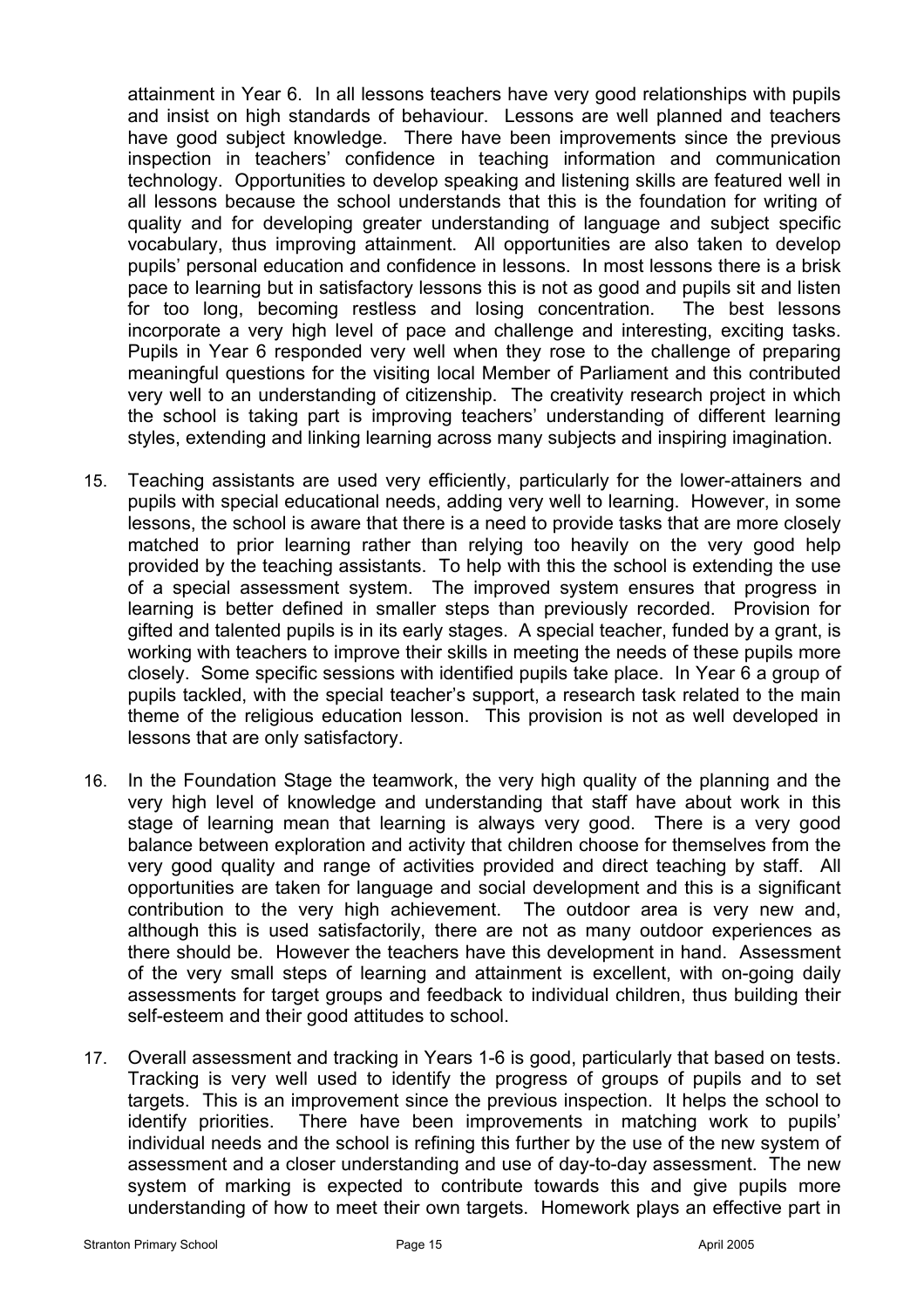learning. The school has recently revised its procedures following consultation with parents. Children in the Foundation Stage take home 'chatter sacks' to involve parents in their learning.

# **The curriculum**

The overall quality of the curriculum is **good**. Children in the Foundation Stage experience a very good curriculum. The accommodation is **very good** overall and excellent in the Foundation Stage. Resources are **good** overall and very good in the Foundation Stage and for information and communication technology.

# **Main strengths and weaknesses**

- The breadth and richness of curricular opportunities, particularly through opportunities to participate in sport and the arts, are helping all pupils in Years 1 to 6 to achieve very well.
- The commitment to care and provide for all, including pupils with special educational needs, is a notable feature of the provision.
- Very good resources in information and communication technology and in the Foundation Stage contribute very well to pupils' learning.
- The spacious accommodation, including facilities provided by other agencies, enhances the educational opportunities very well.
- Limited resources for planned outdoor experiences for Foundation Stage children restrict some opportunities for learning.
- Curriculum planning that links learning across subjects is not yet fully in place.

- 18. The school has successfully addressed the weaknesses identified in the previous report, particularly in relation to information and communication technology. There are good arrangements for fostering pupils' personal, social and health education through a structured programme. A very notable feature of the personal and social education is the way that this aspect pervades all teaching. Sex education and drugs awareness education are now an integral part of the personal, social and health education curriculum. The confidence and positive attitudes to school of all pupils, particularly those who have special educational needs, contribute to the very good achievement and prepares them very well for the next stage of their education.
- 19. All requirements of the National Curriculum and for religious education are fully met and enhanced very well by a wide range of educational opportunities. This results in a curriculum that has good breadth and balance and is enriched very well through visits, visitors and extra-curricular activities. The opportunities to participate in a very wide range of sporting activities, because of the facilities on site and expertise that is brought in, are very good. Information and communication technology is used effectively to support learning for all pupils, including those who have special educational needs, in other subjects. The school focus on providing structured opportunities for speaking and listening in all lessons is proving effective. The creativity project with which the school is connected is raising awareness of the need to use different teaching styles and to foster thinking skills in order to provide a richer and more accessible curriculum. However, curriculum planning that links learning across subjects is not yet fully in place and this limits the opportunity to consolidate and enhance learning.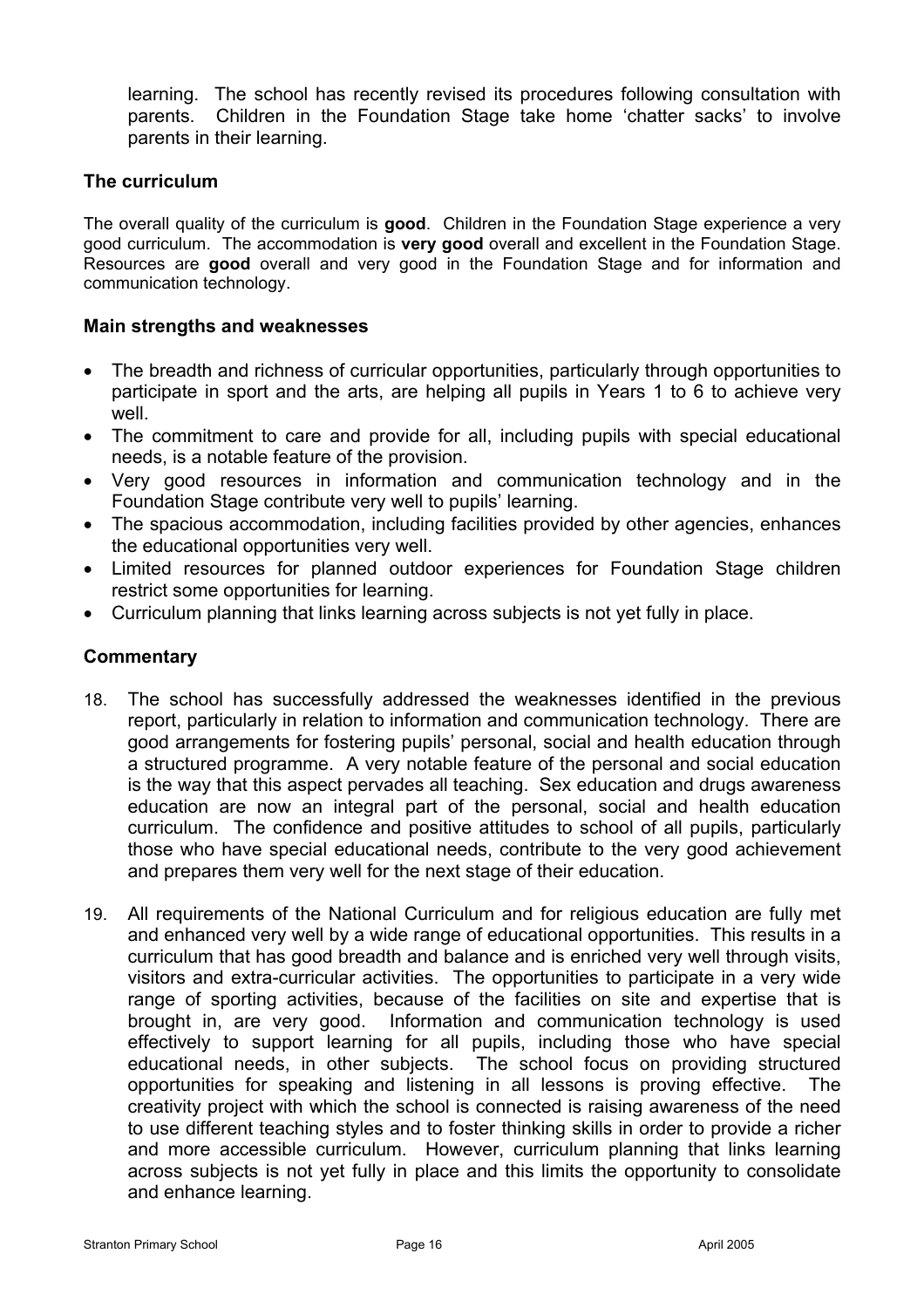- 20. The accommodation is very good overall. The sports hall, the performing arts room and some of the accommodation for children in the Foundation Stage has been provided through the Space for Sport and the Arts and the New Deal for Communities initiatives. These facilities enhance significantly the quality of the provision throughout the school. Resources, previously judged to be unsatisfactory, are good overall, though very good for information and communication technology and for the Foundation Stage. However, the limited resources for planned outdoor experiences for Foundation Stage children restrict the opportunities for learning. The school is already addressing this. There is a sufficient number of teachers with good subject knowledge, backed up by very capable learning support assistants. One of the learning support assistants is funded through the New Deal for Communities initiative. The recently appointed co-ordinator for gifted and talented pupils, funded by the Excellence in Cities initiative, is beginning to influence provision for these pupils. The deployment of teachers and learning support assistants is very responsive to the school's assessment of the needs of pupils.
- 21. The school is very committed to include and provide for all pupils. It identifies as early as possible those pupils who may have special educational needs or may be gifted and talented. Provision for those who have special educational needs, including those who have the highest level of special educational need, is good. The individual education plans for pupils with special educational needs are structured well, although for a few pupils the steps in learning are too big so it is difficult to assess progress towards the targets. The school has already identified this as an area for development. Provision for those who have special educational needs is improved since the previous inspection. Provision for those who may be gifted or talented is at an early stage, so it is too soon to be able to assess the benefits to these pupils.

# **Care, guidance and support**

The arrangements to ensure the pupils' care, welfare, health and safety are **excellent**. Pupils receive **very good** support, guidance and advice from the staff. Involvement of pupils by seeking, valuing and acting on their views through class councils is **good**.

# **Main strengths and weaknesses**

- The school takes excellent care of all pupils in school.
- Staff know the pupils well and support their academic and personal development very successfully.
- Very good procedures are in place for induction into the school.
- Pupils' views on the school are listened to and valued.

# **Commentary**

22. The school provides a very safe and caring environment in which pupils can enjoy learning. They are well supervised at all times and established routines ensure their welfare and safety. Potential hazards are swiftly identified and resolved. The school has established breakfast and after-school clubs that provide activities and care for pupils at the start and end of the school day. Arrangements for child protection and the care and progress of 'looked after' children are very good and staff receive regular training.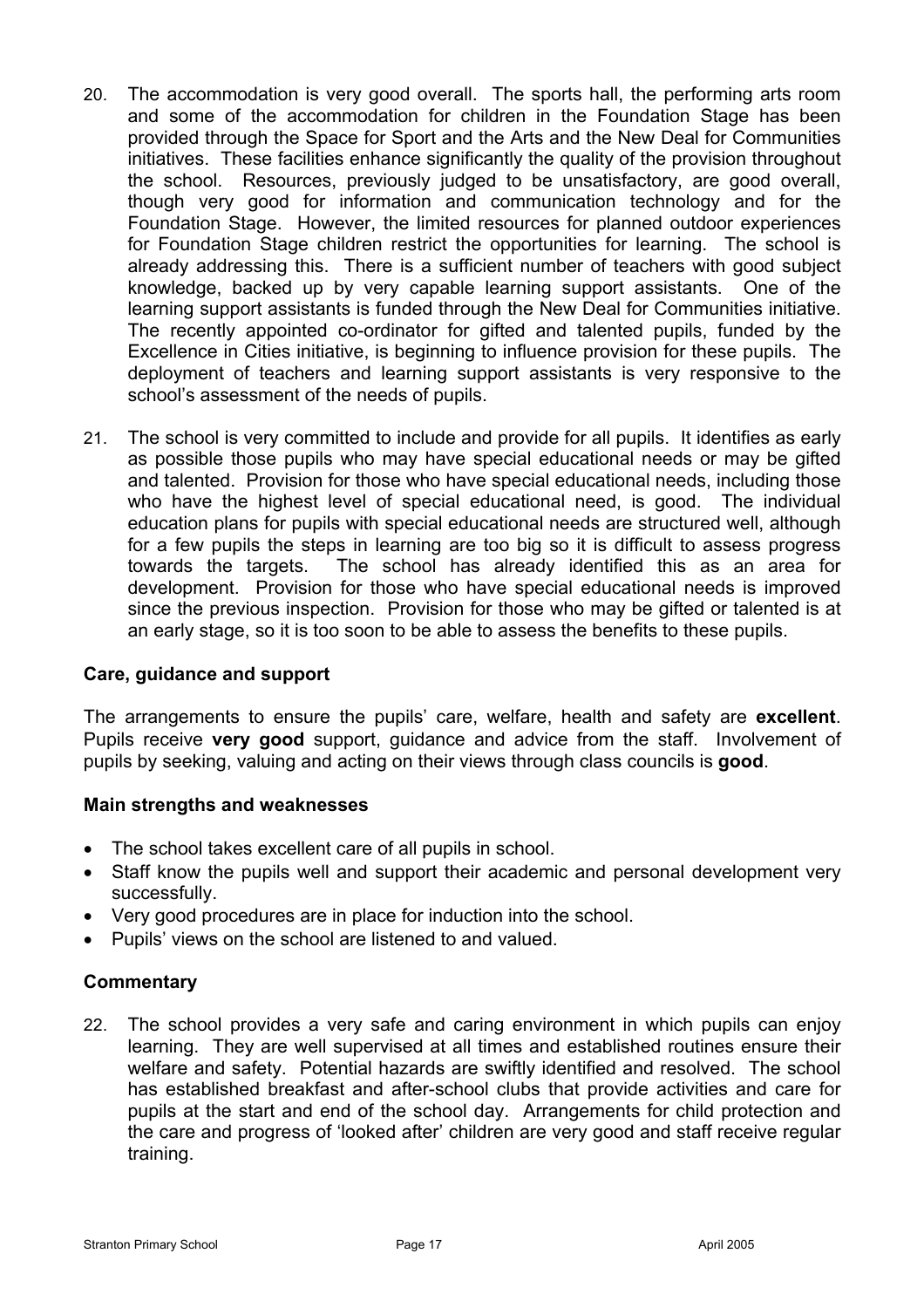- 23. Staff have a very high level of concern for pupils' well-being. Pupils who are in need of additional support are quickly identified and carefully monitored. The social inclusion officer and a number of teaching assistants are available to talk with pupils about their work or emotions and they provide much support. The 'Friendship Group' is a weekly opportunity for any pupil to speak to a member of staff about worries or concerns at lunchtime and pupils value this. Opportunities for pupils to share concerns are available in classroom discussion periods called 'circle time'. The Behaviour and Education Support Team are regular visitors to the school, supporting pupils and working with other agencies to identify and meet the needs of each pupil. The Foster Care Associate also keeps in close contact with pupils that attend the school and provides additional sessions and learning support within the school as necessary. The progress of pupils with special educational needs is reviewed regularly and very carefully. Teachers and teaching assistants, including a teaching assistant funded through an award made by the New Deal for Communities initiative, provide very good support in classrooms. All pupils know what their targets are and the progress they are making towards these targets. The requirements of the statement of special educational need for pupils with the highest level of special educational needs are fully met. Gifted and talented pupils now have the benefit of a newly appointed teacher to provide additional support through after-school and lunchtime activities, homework clubs and on educational visits. The Sure Start initiative has a base within the school that enables them to make contact with and support pupils and their families with the assistance of health visitors, midwives, speech therapists, nursery nurses and other health professionals. The school has received the Healthy Schools Award.
- 24. Very good induction procedures help pupils to settle swiftly into school. Induction guidance is given to all staff and home visits are arranged for mobile families who are new to the area. Welcome booklets are distributed, providing pupils with an opportunity to tell the school about themselves. New entrants are provided with a 'buddy tour' that provides them with the friendship and support of an older pupil. At the end of the pupil's first week parents are welcomed to the school to discuss how their child is progressing.
- 25. Class councils meet regularly to discuss issues and ideas of interest to the pupils. Notices around the school encourage pupils to express their views to council members for discussion at the next meeting. The school has collected the views of the pupils via questionnaires and pupils know that they are listened to and valued.

# **Partnership with parents, other schools and the community**

The school maintains **good** links with parents. Links with the community and other schools and colleges are **very good**.

#### **Main strengths and weaknesses**

- Parents receive good information about their children's progress.
- There is a good degree of mutual support between parents and the school.
- Very good links with the community enrich the curriculum and contribute well to pupils' personal and academic development.
- There are very good links in place with local schools and colleges.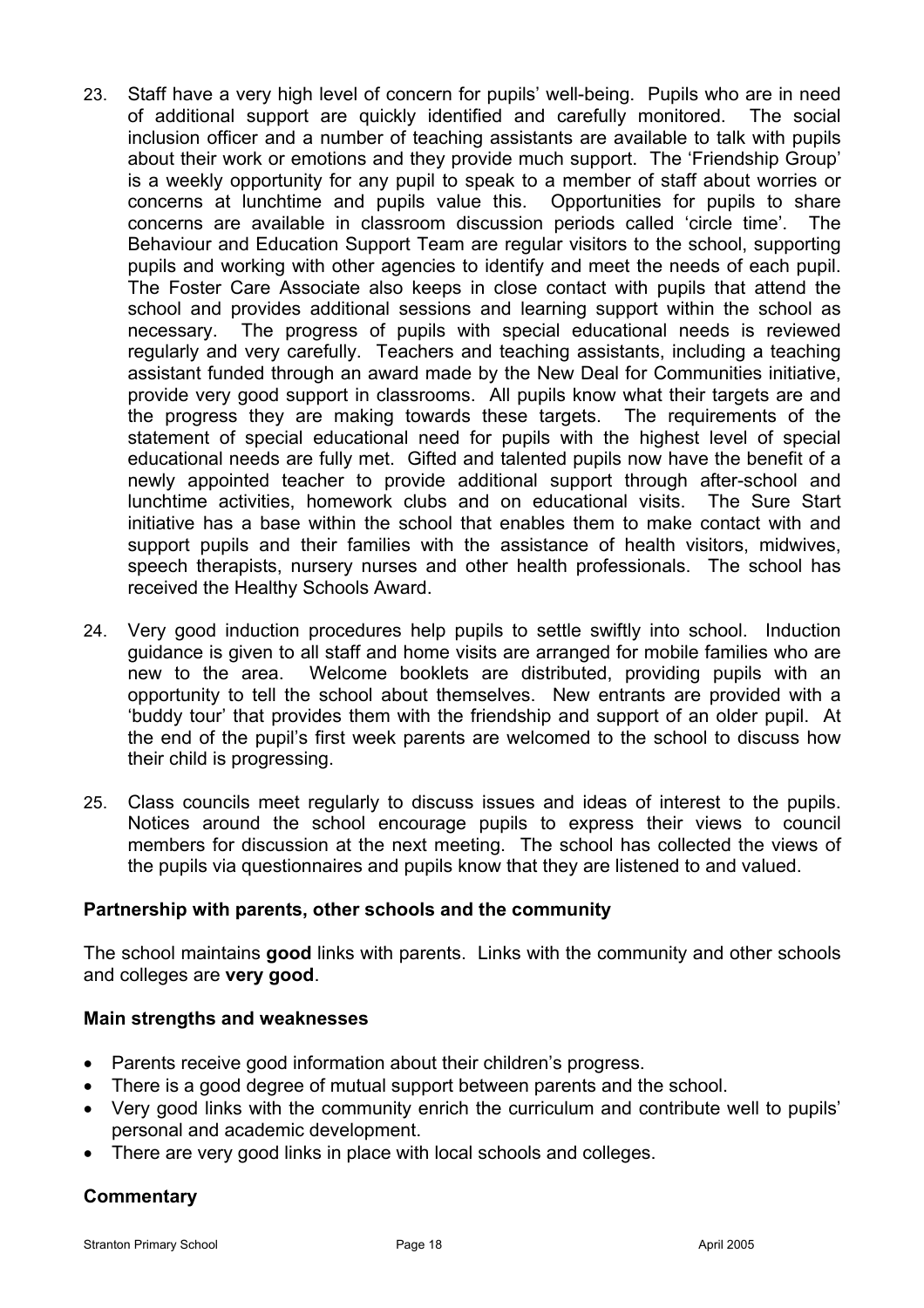- 26. Partnership between parents and the school is good because the headteacher and staff are accessible and very supportive. Activities and parents' meetings are well attended. The school provides parents with good quality information. Booklets welcome parents and pupils into the school. The home/school book then provides the opportunity for daily communication. Regular newsletters are sent home and topic and curriculum information is available by letter or workshop. Workshops have been held to explain the National Primary Strategy for literacy, numeracy and National Curriculum tests, although these were not well attended. The pupils' progress reports are good. They contain all the required information and targets to inform parents how their children can improve their work.
- 27. The school listens to the views of parents and questionnaires are sent out annually. This has resulted in a review of the homework policy, a homework timetable for each year group and the purchase of homework bags. Some parents attend classes at the on-site learning centre in subjects such as information communication technology that have the potential to assist them in helping their children to learn. Younger children take home 'chatter sacks' containing books and games to share with parents. The school ensures that parents of pupils with special educational needs are kept well informed and contacted as soon as the school identifies possible needs. Parents are invited to meetings when the individual education plans are reviewed so that they know what progress has been made, discuss what the next targets are and how they may help pupils at home. To foster this, parents have their own copy of the individual education plans. Parents appreciate the help provided by the school.
- 28. The school has very good links with the local community, particularly through the new learning centre. Parents and pupils attend regular classes. Links with industry, local churches, the emergency services, the local field centre and educational visits to places such as the Hartlepool Historic Quay enrich pupils' learning. Strong links with local schools and colleges have been established. Students from the local sixth form college have assisted the pupils on 'Dinosaur Day' and with activities such as craft, cooking, music and story time. Joint sporting activities are held. Staff links are in place with the local secondary and special school and Sunderland and Teesside Universities.

# **LEADERSHIP AND MANAGEMENT**

Leadership and management are **very good**. Governance is **good** and governors meet all their legal responsibilities. The leadership of the headteacher is very good. The very high ideals, commitment and very hard work of the head and assistant headteachers, set very good examples for all staff and pupils to follow. Management is **very good**. The actions taken are very effective in helping the school to raise standards.

# **Main strengths and weaknesses**

- The very high ideals and determined leadership of the headteacher has ensured that all staff work very well as a team to raise standards.
- The school's rigorous self-evaluation enables it to identify where pupils are doing well and what must be done to improve.
- The school's very strong commitment to including all pupils in curricular and other opportunities helps them all to achieve very well.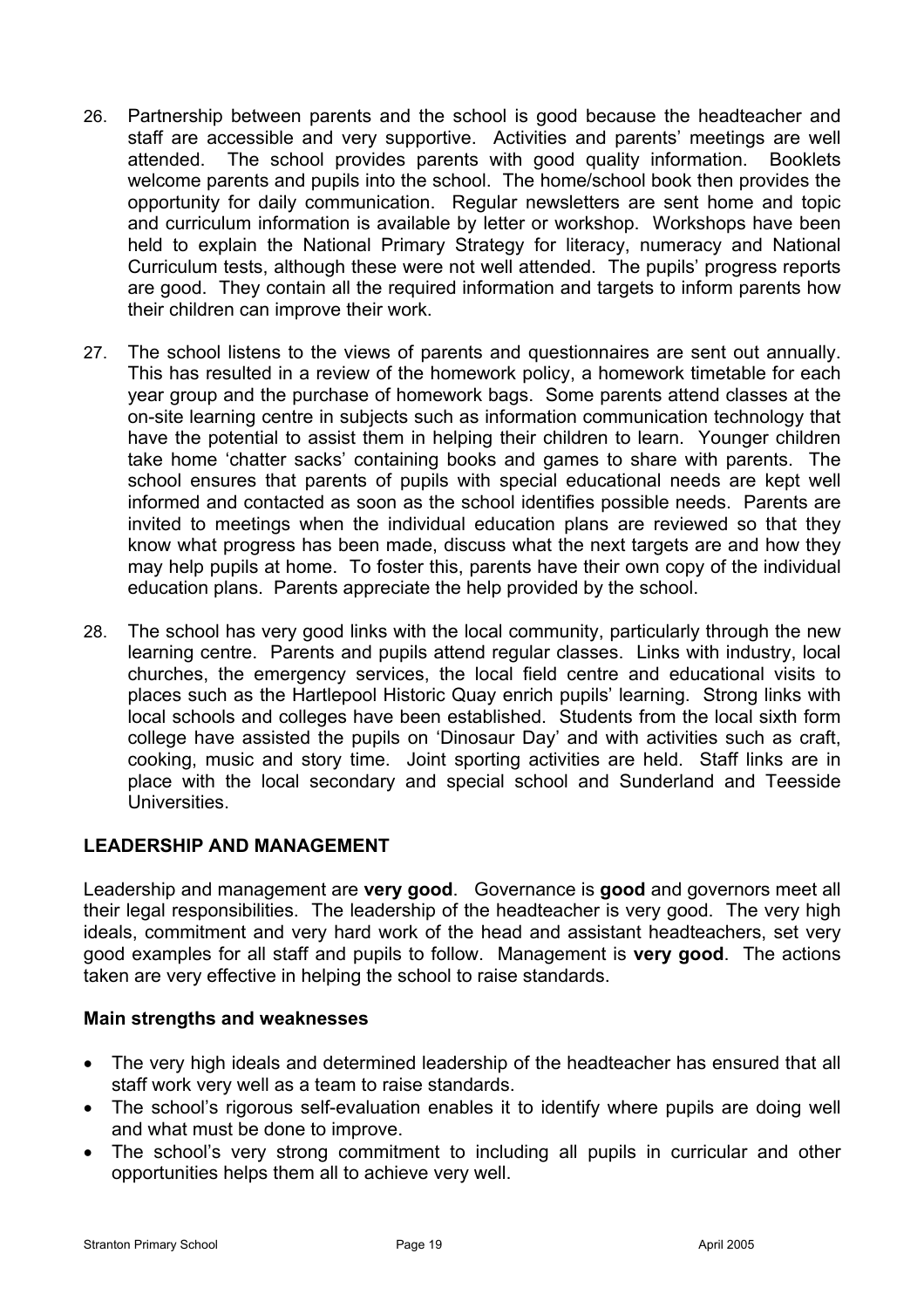- The sharply focused leadership of the curriculum and teaching by the headteacher and other key staff is closely tied to the school's aims to foster self-esteem and confidence.
- The governing body has a good knowledge of the school that is applied effectively in the best interests of the pupils.

- 29. The very good leadership of the headteacher, very ably supported by the assistant headteachers and other key staff, is at the forefront of the school's improvement. Central to this is the ability to analyse what needs to be done in order to raise standards and to plan accordingly. The headteacher's very high aspirations for all pupils are the focal point for all that happens. This sense of purpose and commitment is very evident. She is supported very well by all staff in her determination to interest, motivate and foster the confidence and self-esteem of every pupil. The sharply focused leadership and the development of a whole school team, with similar high aspirations and sense of purpose, have led to pupils' very good achievement in a locality with many challenges.
- 30. The school's policies, planning and teaching indicate a clear intention to provide for all pupils and in this the school succeeds very well. It is reflected in the classrooms by the good provision for pupils with special educational needs. It is also reflected in the way all teachers promote the 'I can' philosophy in pupils, working very hard to raise their confidence and self-esteem. The provision has helped all pupils to achieve very well.
- 31. The main points for action from the previous inspection report have been tackled very successfully. The actions taken to rectify the shortcomings in information and communication technology have led to higher standards. The school now has very good resources for information and communication technology. Teaching and learning are good because of the steps taken to raise teachers' confidence and expertise. There is better use of information and communication technology to support learning in other subjects and by pupils with special educational needs. Assessment and tracking procedures are rigorous and closely linked to the setting of targets for pupils and to raising standards. This is true both of the analysis of national and other test results and of the day-to-day procedures for checking on learning during and at the end of lessons. As a result, the school is placing a high priority on speaking and listening and sentence structure. The school is also involved in an innovative creativity research project to foster thinking skills and provide for different styles of learning. The issue relating to the management of special educational needs has been addressed successfully. The acting co-ordinators have high aspirations and a very clear view of what is needed to ensure that pupils with special educational needs achieve as well as possible. Individual education plans have improved. Targets are concise, measurable and reviewed regularly. The co-ordinators have identified the need to improve target setting further for some pupils by using a system that will enable small steps of progress to be more easily measured. All of these improvements make a significant contribution to the quality of learning in the classrooms and so enable all pupils to achieve very well. The minor point from the previous inspection has also been tackled successfully. The appointment of a social inclusion assistant, funded through the New Deal for Communities initiative, has led to better monitoring of attendance and higher attendance as a result.
- 32. The school has managed its finances in a falling roll situation very well. The school is aware of the need to improve resources for planned outdoor activities in the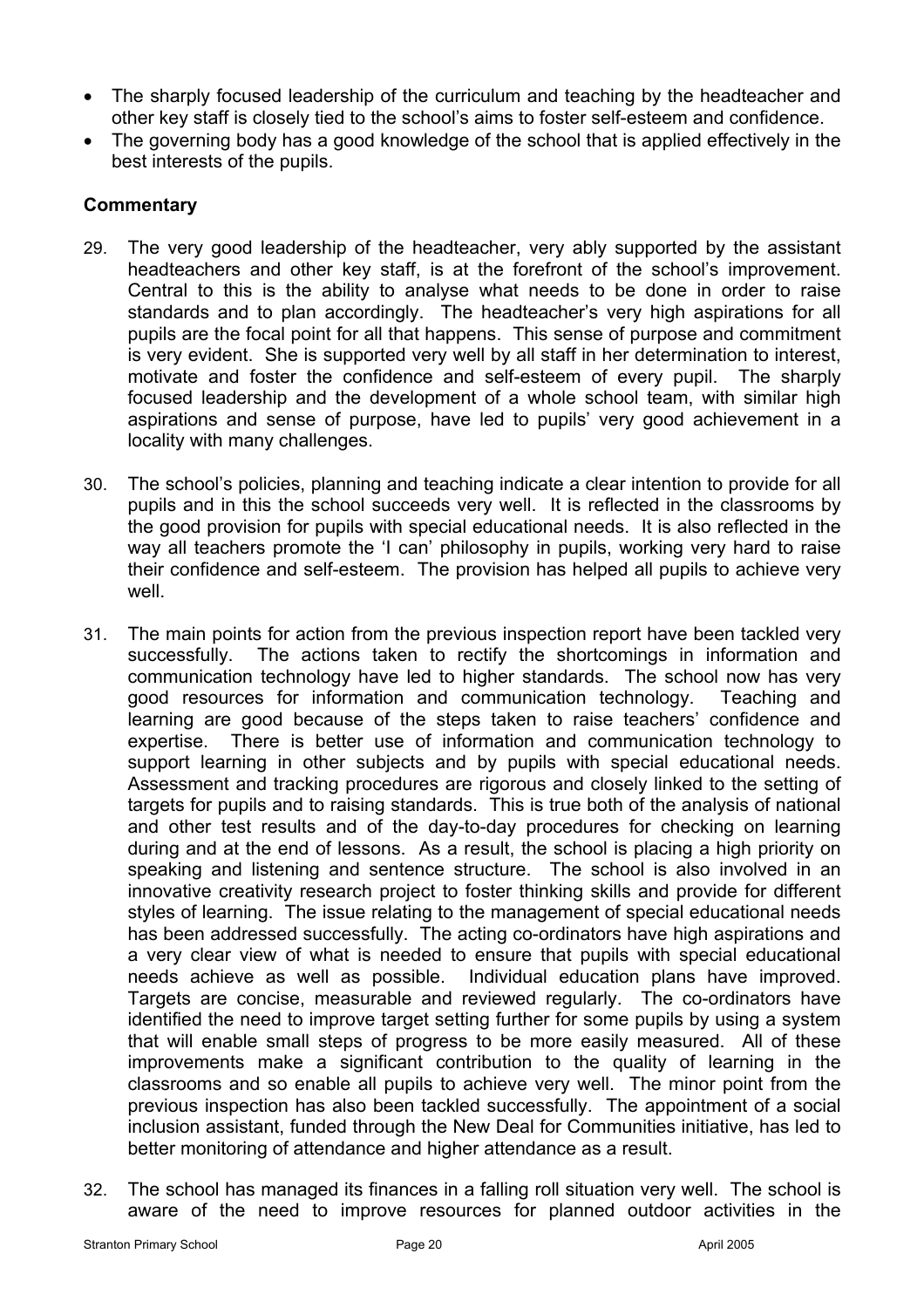Foundation Stage and is acting on this. It has also sought funding from other sources to enhance the quality of educational provision. In particular the funding through the New Deal for Communities and SPACE for sport and the arts initiatives has resulted in very significant improvement to the accommodation. The learning opportunities provided - the performing arts facilities, the sports hall and the Foundation Stage accommodation, together with access to other facilities in the Stranton Centre, enrich the curriculum very significantly. This puts the school in a good position to raise standards and achievement further. The school is very active in seeking funding from other sources to the benefit of the pupils. The funding of a co-ordinator for gifted and talented pupils through the Excellence in Cities initiative and the provision in performing arts through the Wider Opportunities scheme are other very good examples of seeking to ensure the very best provision for all pupils. Inspection evidence indicates that pupils are already benefiting from these opportunities, very strikingly in the Foundation Stage.

33. The governing body fulfils its role well. It works very closely with the headteacher. Members have received training on how to be a 'critical friend' and they look at the school in depth. They are well informed about the school because they receive regular reports from the headteacher and subject leaders, visit the school, sit in on lessons and sometimes attend staff training days. This enables governors to take a strategic lead and ask challenging questions. They understand the principles of 'best value' in the widest sense, for example, by consulting parents about changes that they might wish to see. The final budget figures for the year 2004-5 were not available at the time of the inspection. When spending, attainment on entry and the achievement of pupils are considered the school gives very good value for money.

| Income and expenditure $(E)$     |         | Balances (£)                        |        |
|----------------------------------|---------|-------------------------------------|--------|
| Total income                     | 766.014 | Balance from previous year          | 63,865 |
| Total expenditure                | 787.538 | Balance carried forward to the next | 42.341 |
| Expenditure per pupil<br>2423.19 |         |                                     |        |

#### *Financial information for the year April 2003 to March 2004*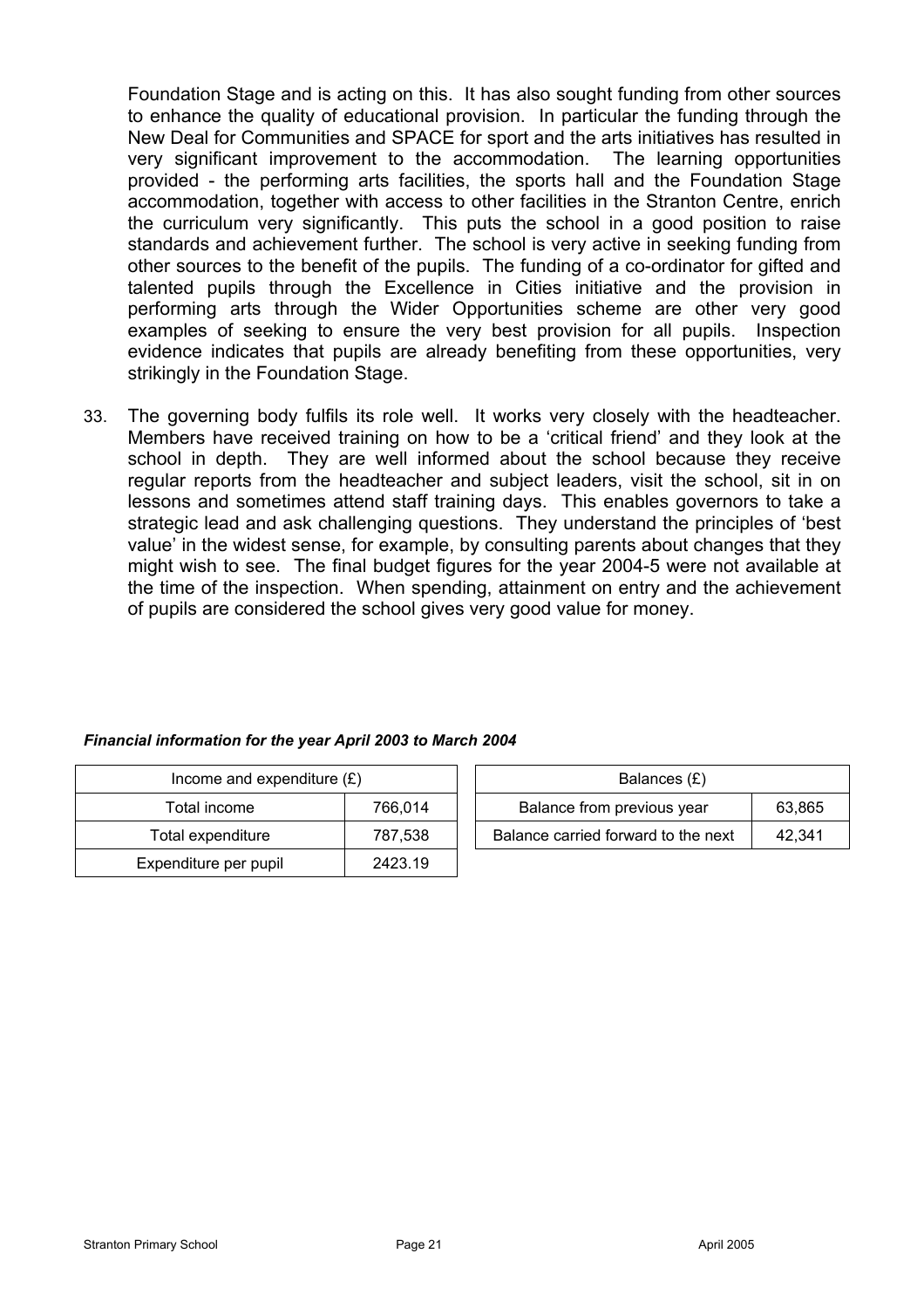# **PART C: THE QUALITY OF EDUCATION IN AREAS OF LEARNING AND SUBJECTS**

### **AREAS OF LEARNING IN THE FOUNDATION STAGE**

The school has a new and very spacious integrated unit (using some funding from the New Deal initiative) for the Nursery and the Reception classes. Teachers and support staff work together as a highly effective team. This team work and the grouping of children for direct teaching sessions based on their learning needs and not age is supporting the raising of standards very well. Also supporting this work are the excellent procedures for assessment and recording of learning that provide a very strong foundation for all that takes place. A significant feature of these procedures is the targeting of groups of children in every session and activity and the recording of their progress against previous attainment. These assessments are shared with children, mainly in the form of praise, and children are very aware and proud of their success. This means that children develop very good attitudes to learning and begin to develop the self-confidence that many lack on entry to the Nursery. The new outdoor area is used satisfactorily. Planning and development are in the early stages following the excellent development of the inside space. Staff are enthusiastic and recognise the need for further planning for the use of the outdoor area. They have many very good ideas and plans but are still in the process of funding and developing resources. The work of the Foundation Unit is a significant strength of the school.

# **PERSONAL, SOCIAL AND EMOTIONAL DEVELOPMENT**

Provision in personal, social and emotional development is **excellent**.

#### **Main strengths and weaknesses**

- All staff take all opportunities to develop children's confidence and independence.
- Achievement is very high.

# **Commentary**

34. Despite significantly low overall prior attainment on entry to the Nursery most children attain the nationally expected early learning goals by the end of the Reception year. Teaching and learning are excellent. All staff take every opportunity to extend learning in everything that happens in the Foundation Unit. Children learn to work with others and with adults from the many, very good independent activities provided. These are set out in such a way that children can take full responsibility for their own learning in choosing what to try and getting and replacing their own equipment. The making of sandwiches provided an opportunity to learn about hygiene, food and good manners. Children learn about other cultures and religions from books, pictures, the dolls in the home area and from the Internet. By the end of the Reception year children listen very well indeed in large group sessions. They mange their own physical needs and behave very well. They are co-operative and interested in learning.

# **COMMUNICATION, LANGUAGE AND LITERACY**

Provision in communication, language and literacy is **excellent**.

#### **Main strengths and weaknesses**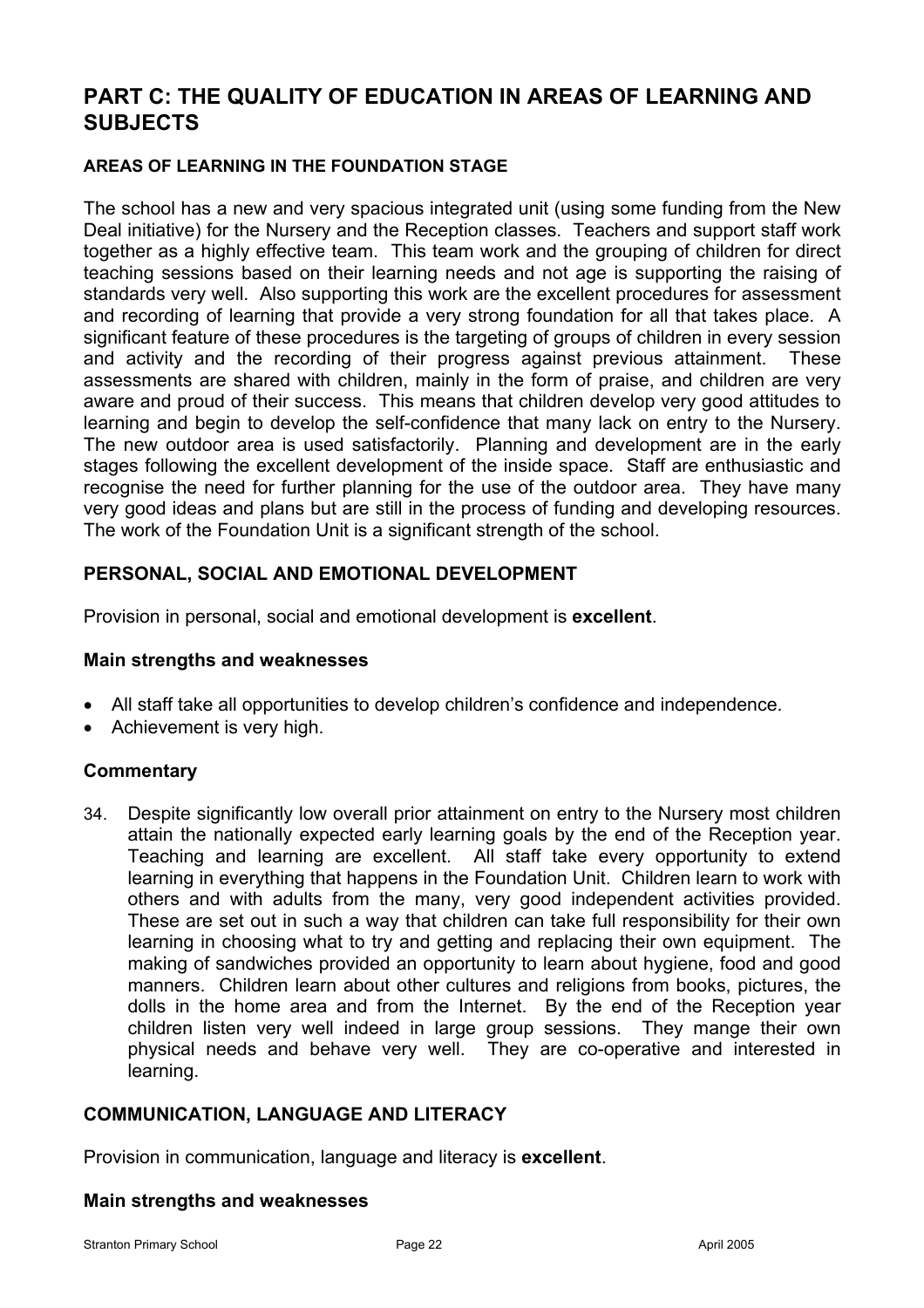- Development of language and communication skills permeates every activity throughout the whole day.
- Children achieve very well compared with their significantly low skills on entry because the teaching is excellent.

# **Commentary**

35. Children enter the Nursery with skills that are significantly below average. A fifth of the Reception children are receiving speech therapy. The school is able to access funding from the Sure Start initiative for this and there are significant benefits to learning and achievement as a result. All staff are skilled in developing these skills in every activity that takes place and teaching and learning are excellent. All staff, including nursery nurses and other teaching assistants, interact very well with children who are engaged in exploring and imagining in the many independent activities such as the role-play areas, using the 'small world activities' such as the farm and dolls' house, or exploring the book corner. Here, children learn to handle books sensibly and that print has meaning. The 'office' provides opportunities for children to use early mark making skills and they enjoy using telephones to talk and 'send messages'. In an excellent lesson with a mixture of older Nursery children and Reception children, traditional fairy tales were used as a focus to develop language skills. Children remembered the names and content of many stories and were able to suggest how stories often begin, giving 'Once upon a time' and 'Long, long ago', for example. They 'guessed the story' from clues from a 'magic box' and questioned the teacher who played the role of 'Daddy Bear'. Throughout the session, listening skills and attention were very good. The teacher constantly developed speaking skills by insisting on answers in 'a confident voice', whole sentences, and by sensitively modelling correct pronunciation. Vocabulary was developed by, for example, the teacher introducing 'enormous' as an alternative to 'big'. By the end of the Reception year listening skills are in line with the learning goals for the age group but, despite significant progress, speaking skills are still below average. Writing skills develop well from early mark making through to some children writing recognisable phrases and sentences where words are spelled well according to their sounds. All opportunities are taken to introduce early reading skills. An excellent session where children were making sandwiches gave rise to much vocabulary learning and the list of ingredients and equipment was 'read' by looking at the initial sounds of the words, building up the sounds and 'guessing' by looking at the table to see what the word might say. Overall, about a quarter of children can be expected to reach the early learning goals by the end of the Reception year but all have made significant gains.

# **MATHEMATICAL DEVELOPMENT**

Provision in mathematical development is **excellent.**

# **Main strengths and weaknesses**

- Staff take every opportunity to foster mathematical development.
- Teaching and learning are excellent.
- Children achieve very well because of the very high quality range of experiences provided.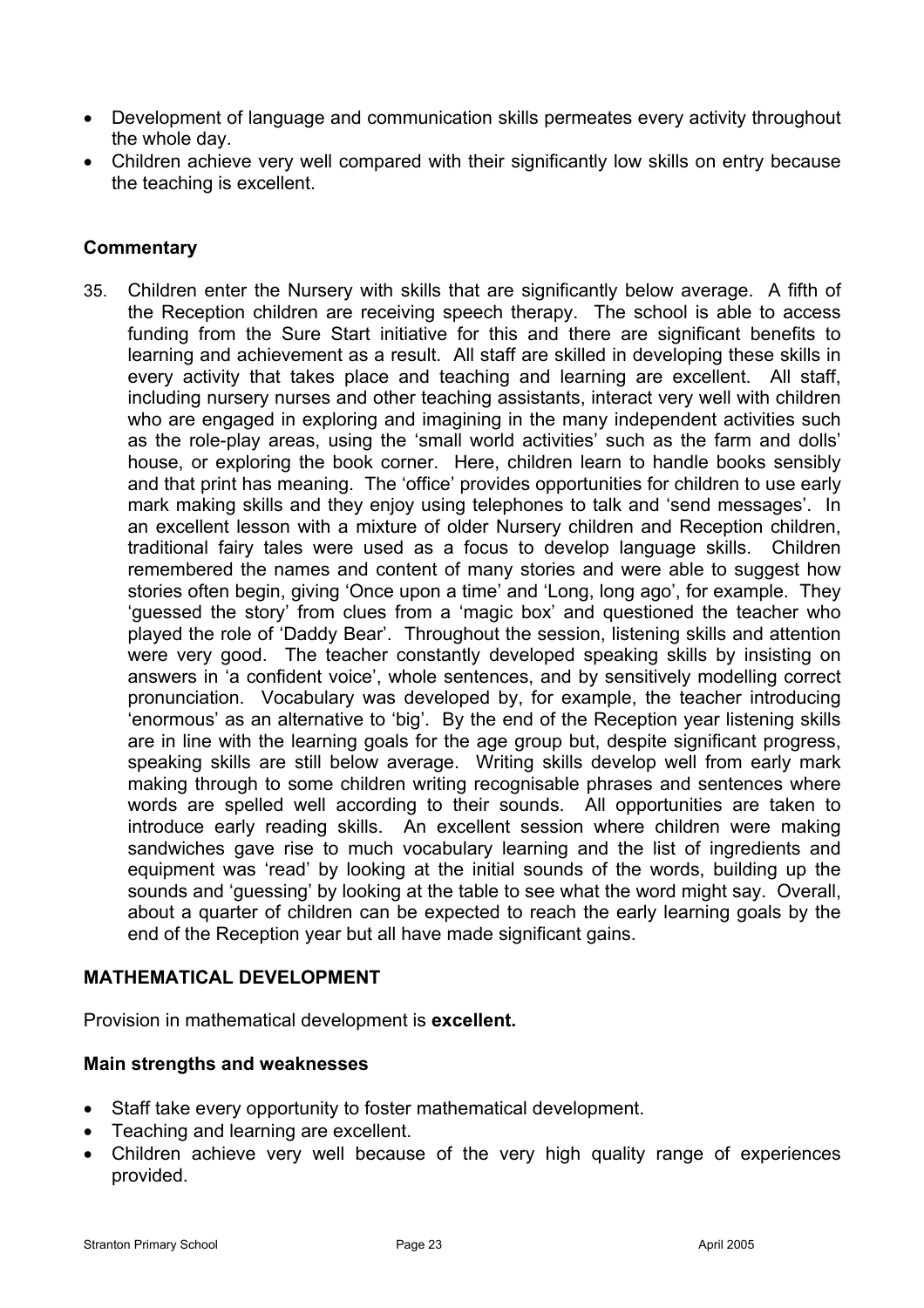# **Commentary**

36. All the activities in the Foundation Unit develop mathematical understanding and both teaching and learning are excellent. Staff work together with children in the role-play 'restaurant' for example to count the plates and match one to one. Many displays raise awareness of number and invite children to count and match. An older Nursery child was very keen to explain the display of the snakes that children had made to demonstrate long and short. Water and sand provide opportunities to develop the language and understanding of capacity and volume. In an excellent lesson averageattaining Reception children were challenged to count to 20 starting from various numbers. They counted back from 9 to 0. The teacher carefully taught the word 'double' and its meaning by various strategies involving physical and fun activities. Children in this group confidently name various shapes. Another very good lesson showed the same group of children throwing dice and adding one more. Some recognised the pattern of the spots; others counted each time. The teacher skilfully developed the activity into a demonstration of a number sentence or sum. Correct mathematical vocabulary was very carefully taught. By the end of the Reception year about a third of children are likely to reach the nationally recognised early learning goals.

# **KNOWLEDGE AND UNDERSTANDING OF THE WORLD**

Provision in knowledge and understanding of the world is **very good**.

### **Main strengths and weaknesses**

- All indoor resources are plentiful and of very high quality.
- The use of information and communication technology is a significant feature of learning.
- The use of the outdoor area does not yet play its full part in the curriculum.

#### **Commentary**

37. Opportunities for children to develop knowledge and understanding of the world around them are numerous and of very high quality. The new outdoor area is not yet used to full capacity to support this work. The quality of teaching and learning is very good. Children explore and imagine using 'small world' equipment such as small people or a farm, many construction kits, and a wide range of information and communication technology including listening centres, digital camera, an interactive whiteboard and computers. The unit is equipped with many computers that children use freely to choose games and activities, and sessions in the school information and communication technology suite where they learn skills together. In an excellent lesson both Nursery and Reception children used a draw and paint program to produce a picture and then followed this by 'writing'. Almost all children could log onto the Internet and manage their own work. Children use scientific equipment such as magnifiers to explore the fascinating natural history displays. The curriculum is enhanced by the number of visitors such as medical and health professionals, theatre and music groups, the police, fire service and local supermarket liaison workers. Most children are likely to attain the early learning goals by the end of the Reception year.

# **PHYSICAL DEVELOPMENT**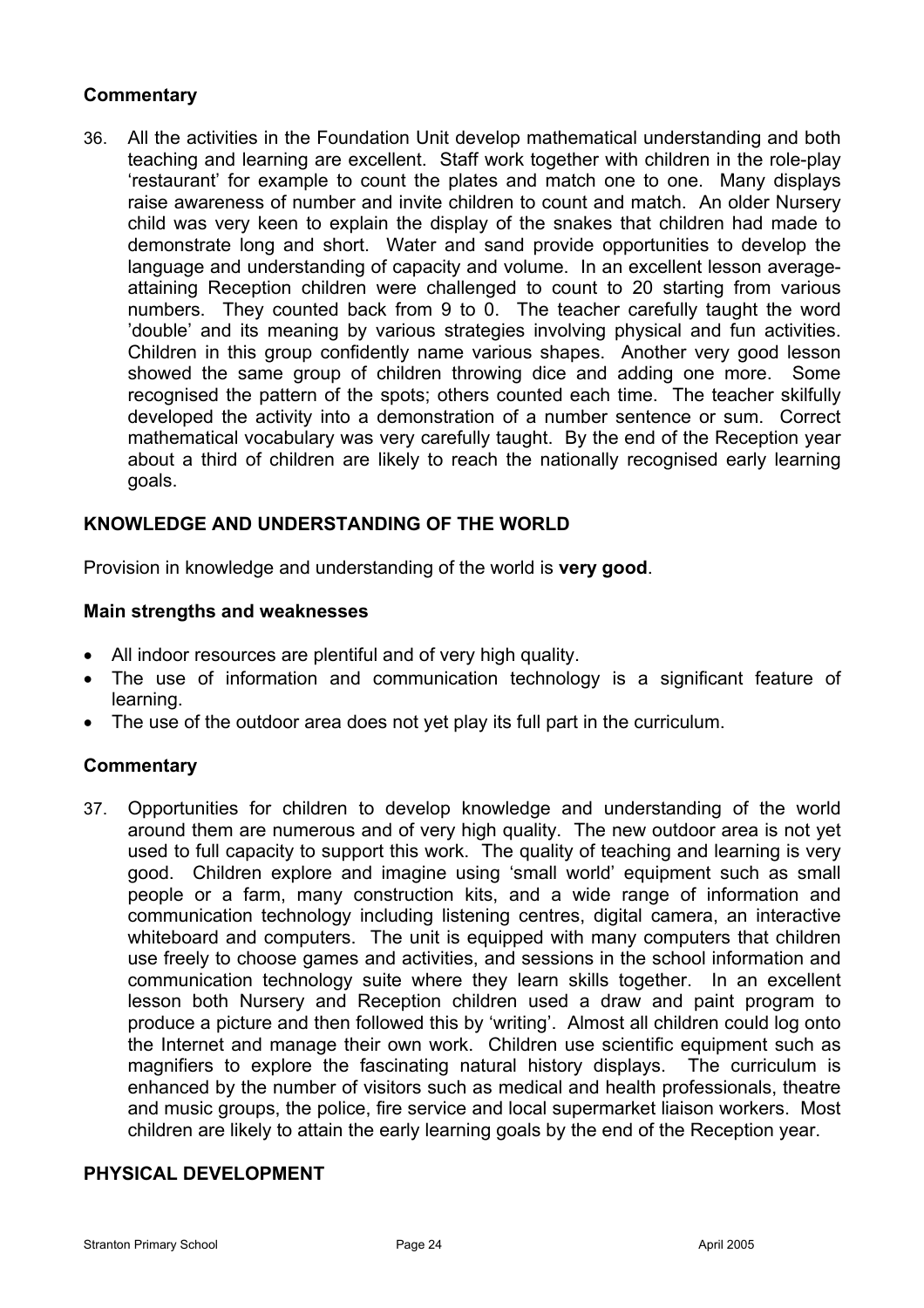Provision in physical development is **very good**.

### **Main strengths and weaknesses**

- The overall quality of teaching and learning is very good.
- Full use is not yet made of the new outdoor area and there is need for some further resources.

# **Commentary**

38. Children achieve well in physical development and the quality of teaching and learning is very good. The school makes full use of the opportunities to use the hall and the drama room. The outdoor area is used for children to experience and develop skills of running, jumping, crawling and using small apparatus such as bats, balls and quoits. There are a few large wooden vehicles such as a wooden aeroplane and carts where children can co-operate in giving rides but there is a lack of large blocks for children to build their own structures to climb and imagine. Outdoor experiences are not yet available to children throughout the day and are restricted to whole class sessions. In the dance lesson observed, children understood well the reason for a 'warm-up' and a 'cool-down'. They showed awareness of their own personal space and that of others and used body parts creatively. They linked several series of movements together to form a sequence. The excellent teaching ensured a very high level of activity and children enjoyed evaluating their own performance and that of others. Children use small tool such as pencils, spreaders and the computer mouse with increasing skill and confidence and are taught the correct way to hold tools. By the end of the Reception year most children are likely to have attained the early learning goals in physical development.

# **CREATIVE DEVELOPMENT**

Provision in creative development is **very good**.

#### **Main strengths and weaknesses**

- Opportunities are very varied, very well structured and of a very high quality.
- The outdoor area is not yet used, resourced and planned well enough to promote creative development.

# **Commentary**

39. There are many very high quality opportunities for children to develop creative skills in the indoor area. During the inspection children enjoyed creating and gluing patterns on paper plates using feathers, coloured paper and other materials. They paint large pictures, mixing their own colours and exploring the effects. They use role-play areas such as the home area, the 'restaurant' and the 'office' to imagine and act out their ideas. In an excellent dance lesson they showed above average skills in their ability to count eight beats in time to the music and match actions to these. They extend this learning into a sequence of eight beat actions. The new outdoor area is not yet used well enough to promote creative development, particularly for imaginative play, but the teachers have many plans and know that this is an area for action in the very near future. By the end of the Reception year most children are likely to attain the nationally expect goals for this area of learning.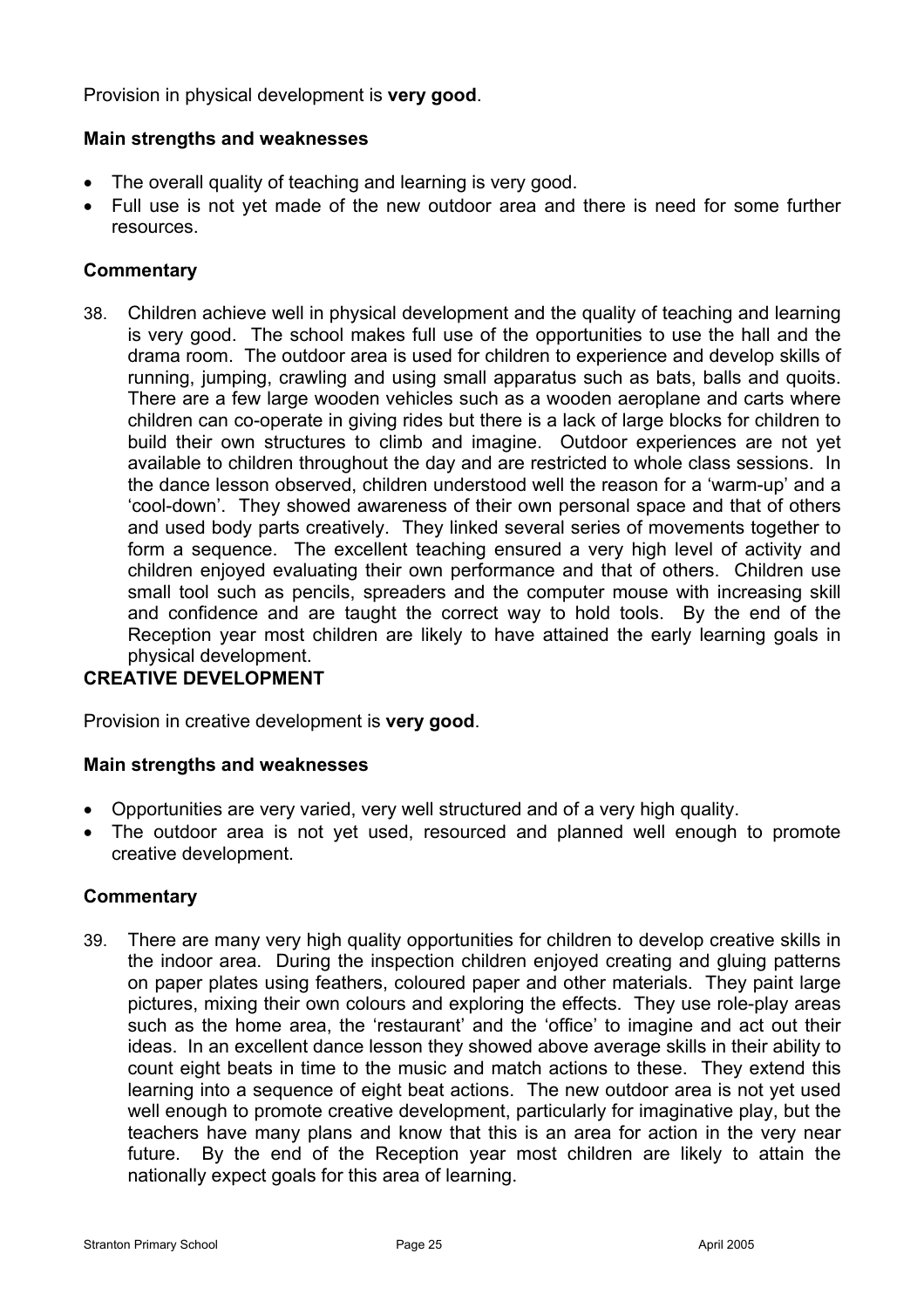# **SUBJECTS IN KEY STAGES 1 and 2**

# **ENGLISH**

Provision in English is **very good**.

# **Main strengths and weaknesses**

- All pupils achieve very well and this enables pupils to attain standards that are just below average in Year 2 and average standards in Year 6.
- The good quality of teaching enables all pupils to achieve very well.
- The school makes good use of its thorough assessment systems in order to guide planning and to set targets but in some lessons work is insufficiently well linked to pupils' prior learning.
- The subject is led and managed very well.
- The use of information and communication technology and other resources to promote learning is good.

- 40. Achievement in English is very good. Inspection evidence indicates that attainment in reading is average in Year 2. This is similar to the findings of the previous inspection and better than results in the national tests in 2004, despite the falling levels of attainment on entry to the school. Standards in writing in Year 2 are below average. This is lower than the findings of the previous inspection although slightly better than the 2004 national test results. Standards in Year 6 are average, similar to the findings of the previous inspection and higher than in the 2004 national tests. This is because of the strategies implemented by the school to improve the teaching of English. Despite pupils' mobility, the results in the national tests in Year 6 in 2004 were better than for similar schools.
- 41. Many pupils have significantly low speaking and listening skills on entry to the school. The school provides abundant opportunities for pupils to improve their listening skills and to extend their range of vocabulary in order to raise standards. In all lessons teachers insist on pupils listening carefully to the teacher and to each other, and this ensures that listening skills are average by the end of Year 2 and Year 6. The focus on using technical vocabulary correctly, using interesting words and giving explanations means that pupils' speaking skills, whilst below average in Year 2, are average in Year 6. The standards in Year 6 were very clearly demonstrated in a very good lesson in which they confidently interviewed the visiting local Member of Parliament.
- 42. Teachers have a good knowledge and understanding of the National Literacy Strategy and teach basic skills well. As a result, attainment in reading in Year 2 and Year 6 is similar to that expected nationally. The success of the school's strategies for teaching reading was illustrated well in reading interviews. All pupils had books that were well matched to their prior attainment. As a result, they approached the text with confidence and showed that they understood what they were reading. The challenge that the school faces was made evident by the fact that one third of those heard to read rarely read at home.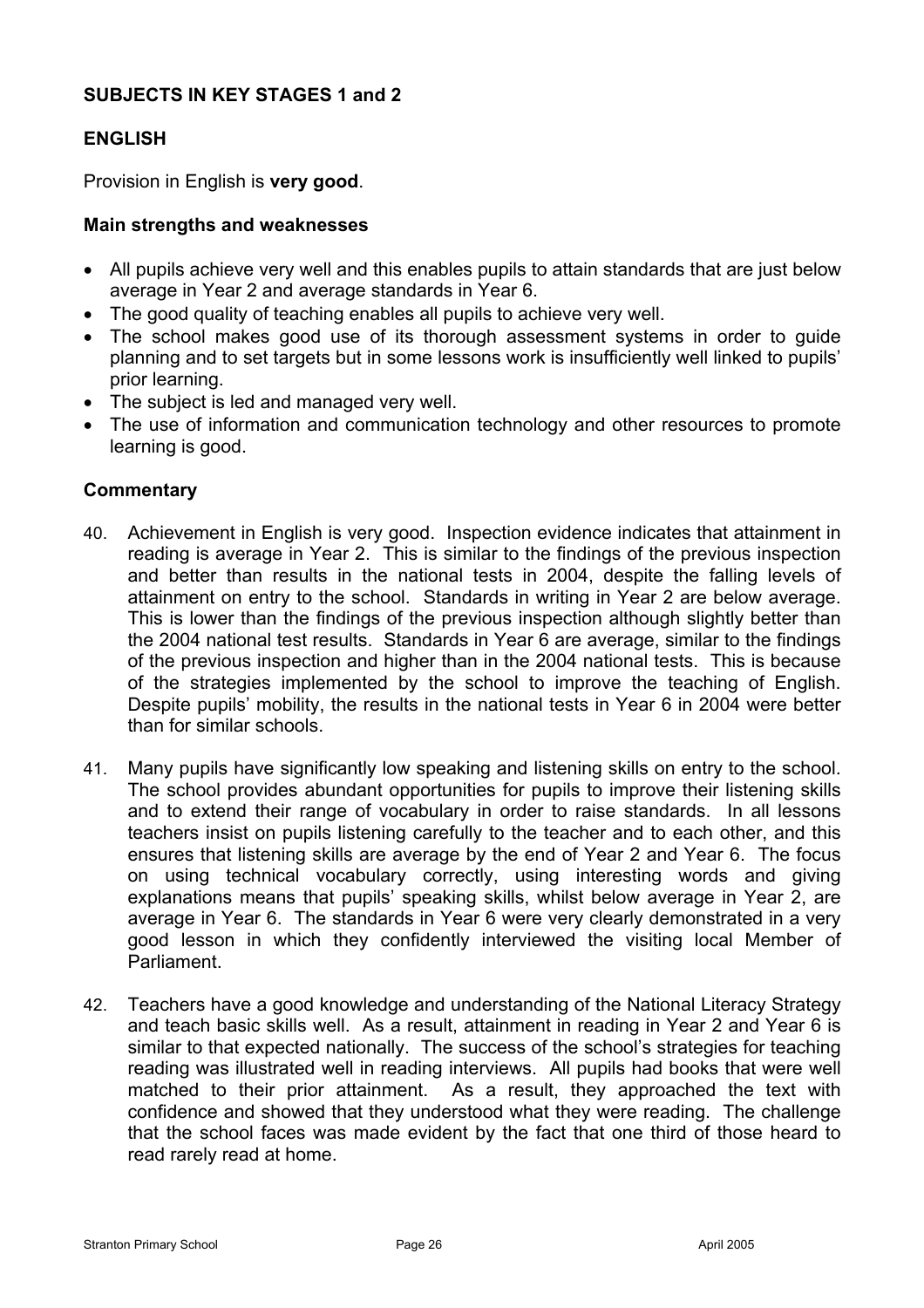- 43. The main reason that the standard of writing is below average in Year 2 is because of the below average speaking skills. Many pupils still have a restricted vocabulary and lack the ability to express themselves using well-constructed sentences. Teachers work hard throughout the school to extend the vocabulary of pupils. Standards in Year 6 are average. Good use of the National Literacy Strategy provides opportunities for speaking, listening and writing in a range of styles and leads pupils to write in a way that will appeal to a wider audience. Work is generally presented well. Handwriting, particularly of the average and higher-attaining pupils, is consistently fluent, legible and joined.
- 44. The quality of teaching and learning is good. There are several features of good teaching that enable all pupils to achieve very well. Detailed planning reflects the very high expectations that all teachers have of work and behaviour. Challenging tasks are usually, but not always, well matched to prior attainment. The effective use of questions enables teachers to check on the gains in learning made by all pupils. Where teaching is very good, in lessons in Years 1, 2 and 6, the pace is even brisker; tasks not only challenge but also motivate pupils highly so that they settle instantly to the task and work with a very high level of concentration. All teachers make good use of well-chosen and sometimes imaginative resources. Information and communication technology, including the interactive whiteboards, is used very effectively to improve learning. Learning support assistants and additional teacher support make a very good contribution to learning, particularly for those pupils who have special educational needs. Pupils have specific individual targets for improvement. Older pupils write what they are expected to know or be able to do by the end of the lesson at the beginning of each piece of work. This is why most pupils have a good understanding of their own learning. This is enhanced by the constructive comments teachers write when they mark pupils' work.
- 45. The subject is led and managed very well. The subject leader has a strong sense of purpose with a clear determination to raise standards further. Her participation in projects linked to provision for gifted and talented pupils and in the creativity project, for example, exemplifies this well. She is well aware of what needs to be done because of the opportunities taken to check on teaching and learning and sampling the work of pupils. The annual review of the subject leads to very good strategies to raise standards.

# **Language and literacy across the curriculum**

46. The school's focus on speaking and listening is evident in all lessons observed in other subjects. The school provides many good opportunities for pupils to use writing as a vehicle for learning in other subjects. This helps to extend pupils' literacy skills and to deepen their understanding of other subjects. Pupils used their speaking and listening very well in a religious education lesson in the Year 6 class where they were preparing 'guided tours' of a mosque. In geography, pupils in the Year 2 class write interestingly about the island of Struay. Pupils in a Year 4 class write in conjunction with storybooks with flaps, sliders and pop-ups as part of their work in design and technology.

# **MATHEMATICS**

Provision in mathematics is **good**.

# **Main strengths and weaknesses**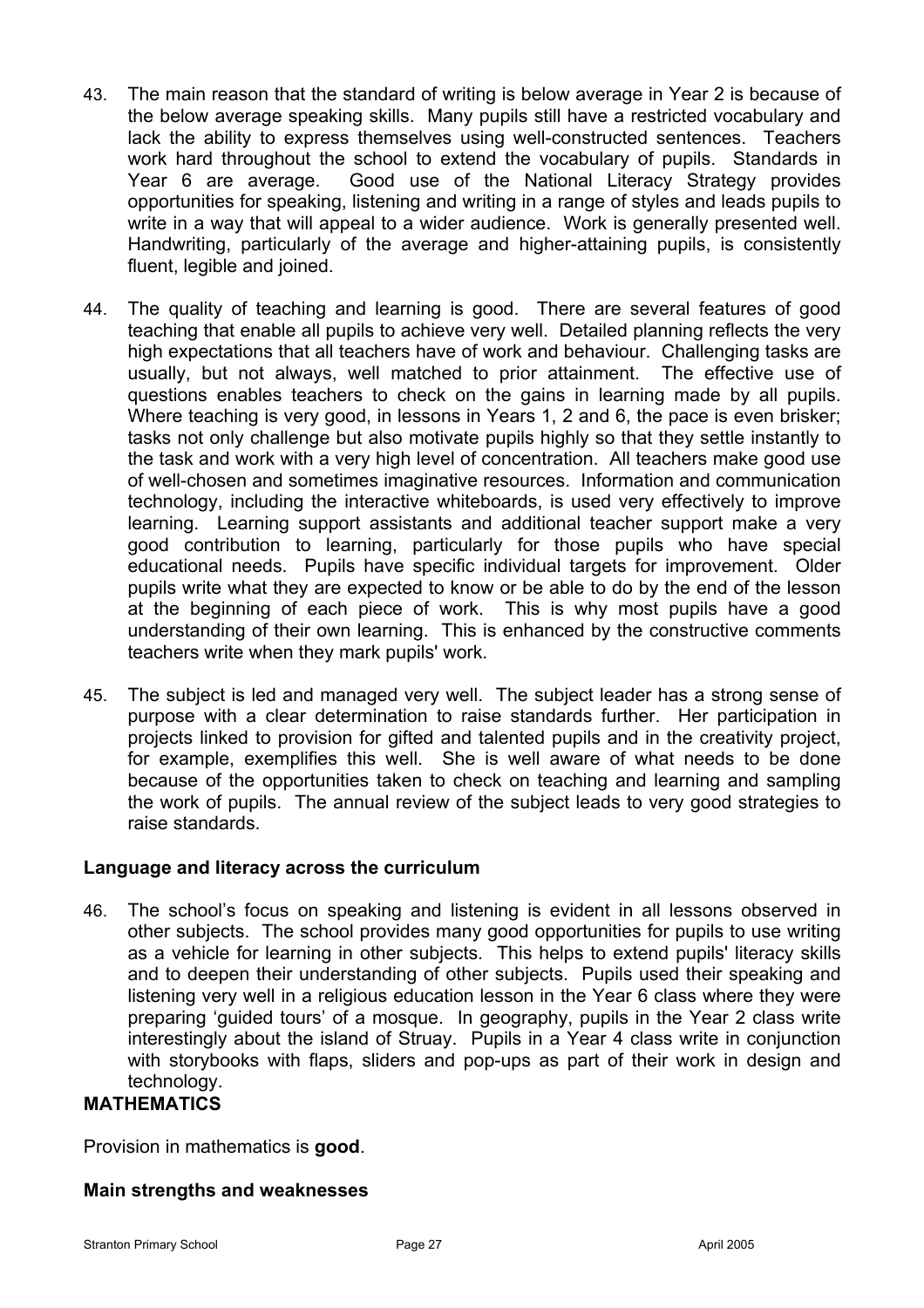- Despite very low levels of attainment on entry, pupils achieve very well.
- Very good relationships and pupil attitudes facilitate learning.
- Teacher subject knowledge is very good.
- Teaching and learning in Year 6 are excellent.
- In some lessons, teachers talk to the whole class for too long, causing some pupils to lose concentration.
- Sometimes work is not sufficiently well matched to the needs of the lower and higher-attainers.

- 47. Standards at the end of Year 2, at the time of the previous inspection, were above those expected nationally and now they are broadly average. This apparent decline is due to the increasingly very low levels of prior attainment of pupils entering the school in recent years. Despite this, pupils make good progress because of the good teaching, well-planned support and careful checking of their learning. At the end of Year 6 standards remain average despite the improvements that have taken place. This is because of the high number of pupils who arrive at and leave the school each year. In Years 3 to 6 teachers build well on the good progress made in Years 1 and 2 and by the end of Year 6, due to a combination of very skilful teaching and a generous allocation of support staff, achievement is very good. Since the previous inspection, the implementation of the National Numeracy Strategy has led to improved teacher subject knowledge, more focused planning and a greater range of teaching methods. The aspect of the subject called 'using and applying mathematics' has improved since the previous inspection and is now satisfactory. In the best lessons this aspect is built into the daily lesson plans. In other lessons it is less well established. The subject leader recognises that this aspect needs to be improved further.
- 48. The quality of teaching and learning is good overall. Lessons are well planned and teachers discuss the aims of the lesson with pupils. Relationships are good and pupils behave and respond well. In the best lessons, very high teacher expectations and lively teaching lead to very good achievement. Teaching and learning in Year 6 are excellent. Pupils are constantly asked to explain their thinking and to try alternative ways of solving a problem. The very good pace keeps pupils alert and highly motivated. In satisfactory lessons, teachers sometimes talk to the whole class for too long so that pupils lose concentration, grow restless and sometimes troublesome. Teaching assistants are well used to support pupils with special educational needs and lower-attainers so that they can keep up with the main focus of the lesson. However some teachers provide too little work that is matched to the specific needs of these pupils, relying instead on the extra support to bolster up the main activity.
- 49. Across the school resources are well used and teachers use a mixture of teaching styles so that pupils work independently, with a partner or in groups. Assessment is good with long-term records kept and used to track pupils' progress. The effectiveness of day-to-day assessment is more varied and a new planning format has recently been introduced to improve this aspect. One particularly good example of daily assessment was seen in Year 6 when, at the end of a lesson on co-ordinates, the teacher asked pupils to work on their own to 'crack a code found in their treasure chest'. From their ability to do this he was able to record that the whole class had achieved the learning aim of the lesson. The quality of marking is varied but satisfactory overall. In the best examples pupils are told what they have achieved and a new challenge is set.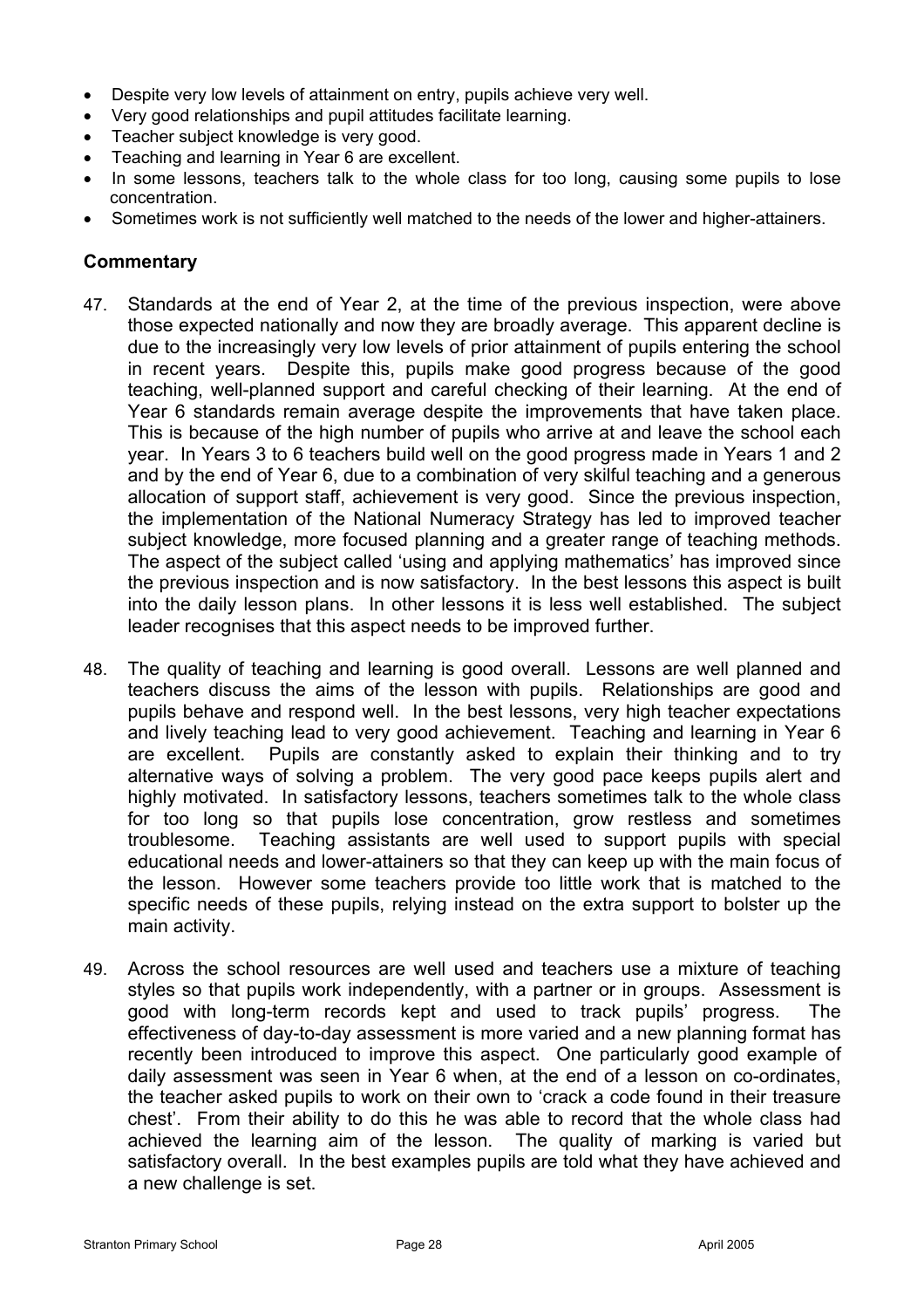50. The subject is led and managed well. Pupils' progress is carefully tracked and evaluated. Recent lesson observations have identified areas for improvement in the subject. A number of initiatives have been introduced recently with the aim of building on the improvements made since the previous inspection.

### **Mathematics across the curriculum**

51. There are growing opportunities for pupils to use their mathematical skills in other subjects, particularly in information and communication technology in representing and interpreting data. In art and design pupils explore 'exploding' quadrilaterals and tessellations. In geography, when looking at their local environment, pupils use graphs and tables successfully to record information. In a recent 'creative day' on dinosaurs pupils throughout the school undertook a range of mathematical activities related to the huge model dinosaur in the hall.

# **SCIENCE**

Provision in science is **good**.

### **Main strengths and weaknesses**

- Overall achievement is very good.
- Good quality teaching helps pupils to learn well.
- More work is needed to ensure that the arrangements for checking how well pupils learn are fully effective.
- Leadership and management are good overall, but not all aspects of provision are checked and evaluated by the science team.

- 52. Good teaching and the very good personal support that the school provides have, over the last three years, resulted in pupils moving from very low attainment when they join the school to attaining average standards by the time they leave at the end of Year 6, as shown in the national tests results in 2004. These results were well above average when compared with similar schools. Inspection evidence and the information held by the school indicate that pupils in Years 1 and 2 achieve well but, because of poor language skills on entry, attain standards that are below average compared with schools nationally. Pupils in Years 3 to 6 achieve very well. The present Year 6 pupils are likely to attain standards that are just below average. Standards are not as high as at the time of the previous inspection because there has been an increase in the proportion of pupils joining the school part way through their primary education and many of these pupils are lower-attainers. Pupils with special educational needs make good progress in relation to their prior attainment. Pupils in Year 6 remembered their work on the organs of the body well. Pupils in Year 2 were enthusiastic and excited when observing 'mini-beasts' with magnifying glasses and answering the question 'Why is your mini-beast suited to it's habitat?'. Speaking and listening skills were developed well through this activity.
- 53. Improvements have been made to the procedures for assessing how well pupils are learning and the inconsistencies in practice noted in the previous report have been addressed successfully. However, the school has identified the need to embed and evaluate the new arrangements and to extend them to include the checking of the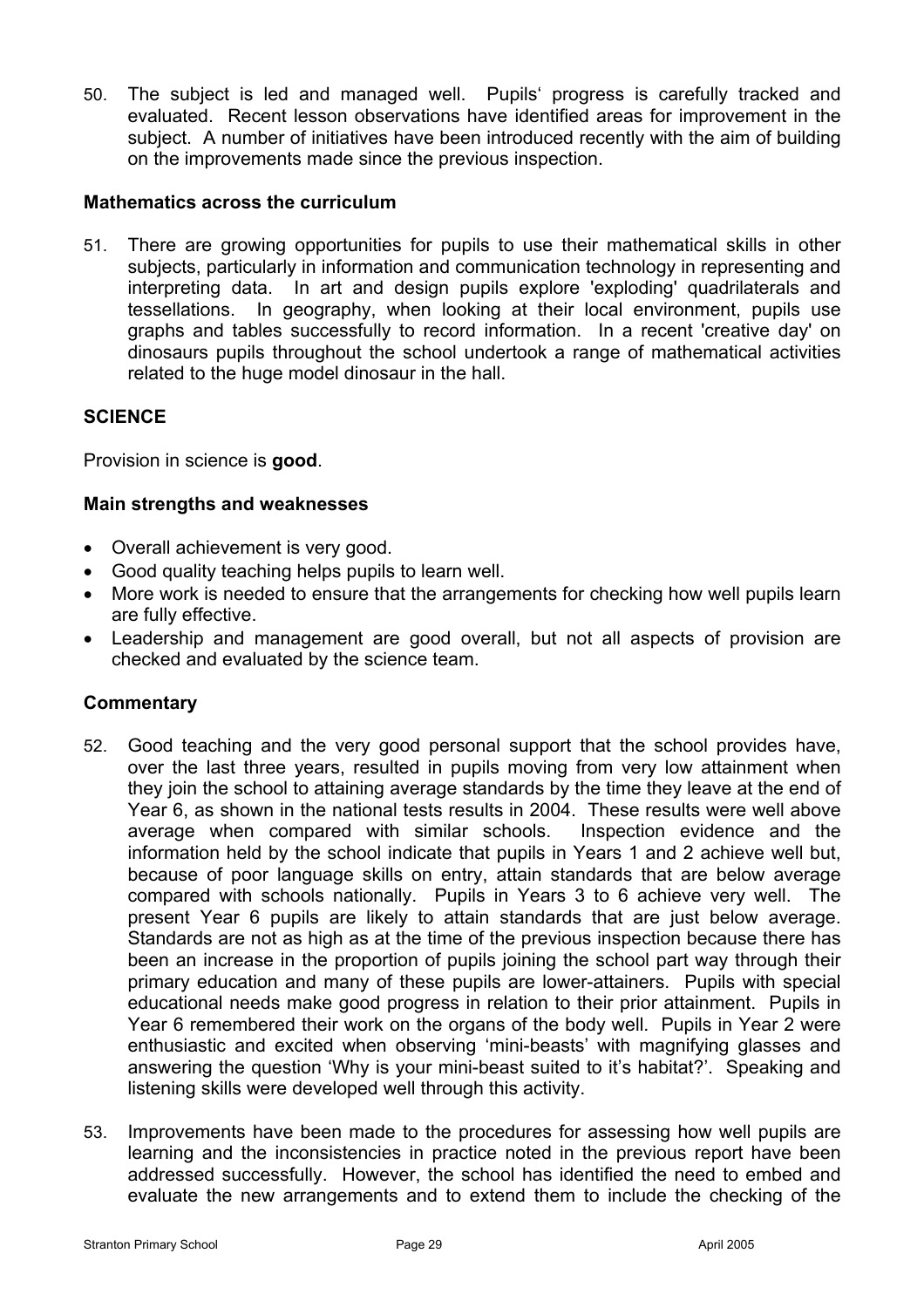development of skills of investigation. In Year 5 a very successful lesson took pupils through the small steps of how to plan and carry out an investigation.

- 54. The quality of teaching and learning is good. The skilful control and management of classes ensures that all pupils get on well with their work and concentrate hard. The good methods used by teachers, including the latest technology, make learning easier. The school's work to improve the teaching of skills of investigation is beginning to bring success, with a higher proportion of pupils in Year 2 being likely to achieve the higher Level 3 in the national assessments this year. However, opportunities are sometimes missed to give pupils responsibility for suggesting how experiments might be carried out.
- 55. The work of the team of teachers who lead and manage the subject is good. Their activities, including the checking of pupils' books to see how effectively pupils are gaining investigation skills, have a positive effect on achievement and attainment. However, their role in checking the planning and quality of teaching and learning is not yet developed enough to allow them to gain a full understanding of provision and its development.

# **INFORMATION AND COMMUNICATION TECHNOLOGY**

Provision in information and communication technology (ICT) is **good**.

#### **Main strengths and weaknesses**

- Good teaching and learning enable all pupils to achieve very well.
- The confidence and enthusiasm of pupils helps them to achieve very well.
- Learning is promoted by the effective use of the very good resources and accommodation.
- The good leadership and management of the subject contribute well to pupils' achievement.
- Good use of information and communication technology promotes learning well in other subjects.
- In some lessons not enough attention is given to matching tasks to prior learning.

- 56. Standards in information and communication technology are just below those expected nationally in Year 2 and similar to those expected nationally in Year 6, with about a quarter of pupils attaining the higher Level 5. All pupils, including those with special educational needs, make good gains in their learning and achieve very well by the end of Year 6. This is an improvement since the previous inspection. This is because the skills and confidence of the teachers have grown and whole school planning now takes account of prior attainment. Resources and accommodation are now very good, contributing very well to teaching and learning both in information and communication technology and in other subjects.
- 57. Teaching and learning are good overall. Key features of the good teaching are the confidence of the teachers and the sharing with pupils at the beginning of the lesson what they should know or be able to do by the end. The effective use of the interactive whiteboards in classrooms and in the information and communication technology suite exemplifies the improved confidence and skill of teachers well. Other strengths that enable all pupils to make good gains in their learning are the high expectations that teachers have of pupils' work and behaviour, the brisk pace, the effective use of questions to check on learning and the effective use of learning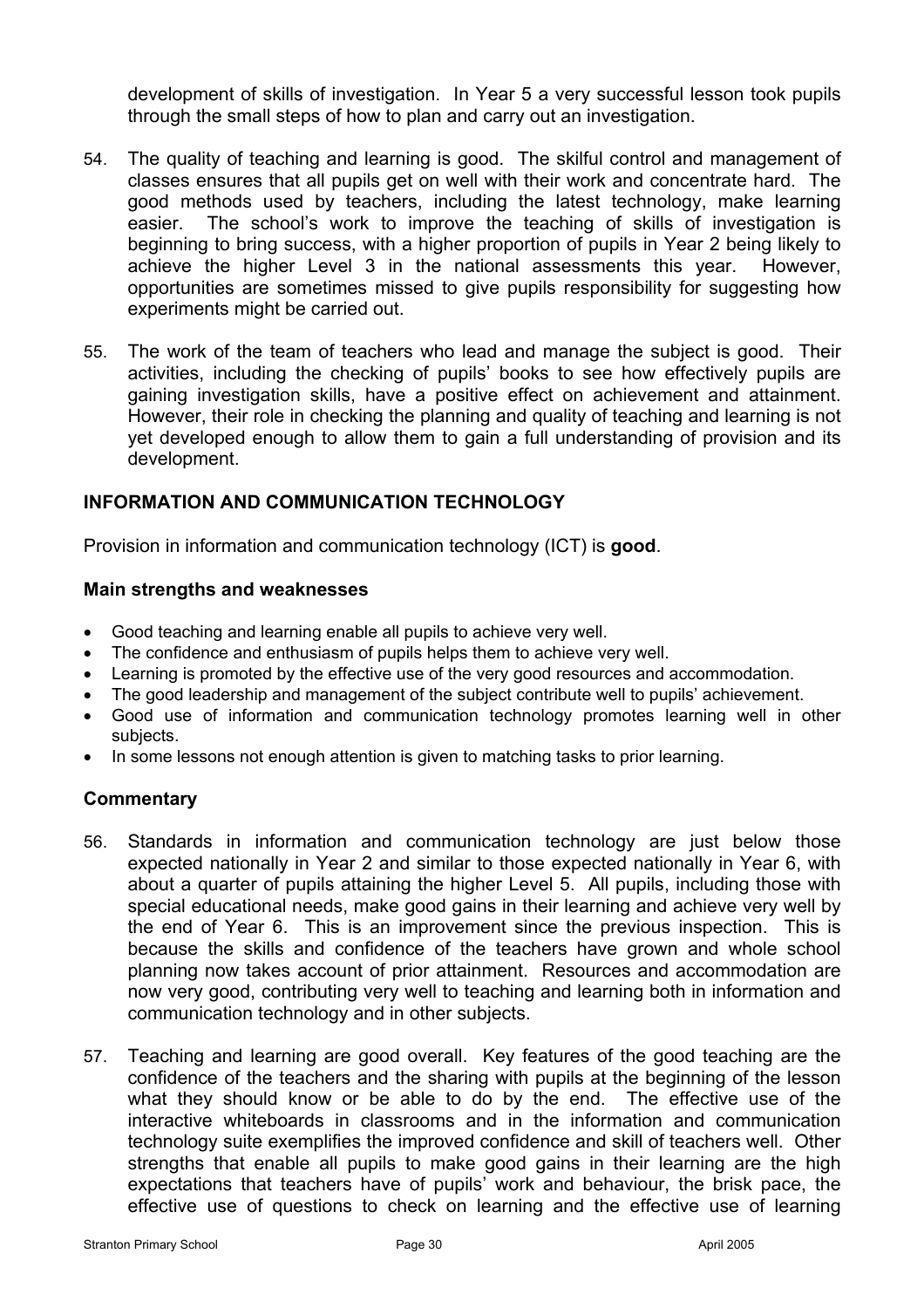support assistants and the technician. Where teaching is only satisfactory the pace is slower because pupils are not managed as well as in the better lessons. At times teachers rely too much on the support given by the learning support assistants and themselves for lower-attaining pupils rather than matching tasks more closely to prior learning. Pupils who have special educational needs are supported well.

58. The subject is led and managed well. The enthusiastic subject leader's knowledge and understanding of the subject is good. He makes good use of the time allocated for checking and evaluating the quality of teaching, learning and pupils' work. He helps staff to extend their expertise to improve teaching and learning. He is also very clear about what the school needs to do to raise standards further. For example, the school recognises that improved keyboard skills will enable the pupils to work more quickly and so improve learning.

# **Information and communication technology across the curriculum**

59. This has improved since the previous inspection. Evidence indicates good use of information and communication technology to support learning in other subjects. For example work in Year 6 about the solar system incorporated graphics, wordprocessed writing and research using the Internet. Pupils in Year 2 use information and communication technology to produce graphs to support learning in mathematics. The starting point is the confident use of the interactive whiteboards by teachers as shown in a religious education lesson in Year 6 that also drew on the Internet to give pupils a 'guided tour' of a mosque.

# **HUMANITIES**

# **History and geography**

60. No judgements have been made about standards or teaching and learning as these subjects were only lightly sampled. Only one lesson was observed in history and none in geography. National Curriculum requirements are met and teachers' weekly notes show detailed planning and clear learning aims for each lesson. In the history lesson observed, Year 3 pupils studied the Nile and the building of the pyramids. An Internet site was used to look at the Nile and good links with geography were made. Landscape features, the flooding of the Nile and seasons were discussed. Pupils were fascinated to learn that the pyramids were built only in the drought season. In Year 6, pupils study 'Britain since 1948' and 'The Swinging Sixties'. Here, the emphasis is on learning about the past from the memories of people who lived through those times. In geography, pupils in Year 2 study a Scottish island and compare it with their own environment. They draw maps of the island with very good keys showing the geographical features. They also visit the seaside and undertake a good range of activities matched to the needs of pupils with different levels of attainment. In Year 4 pupils study their local environment with an emphasis on recycling and improving their environment. They make good use of tables and graphs in information and communication technology to record the information that they have discovered. In Years 5 and 6 pupils compare and contrast locations in London and in an Indian village.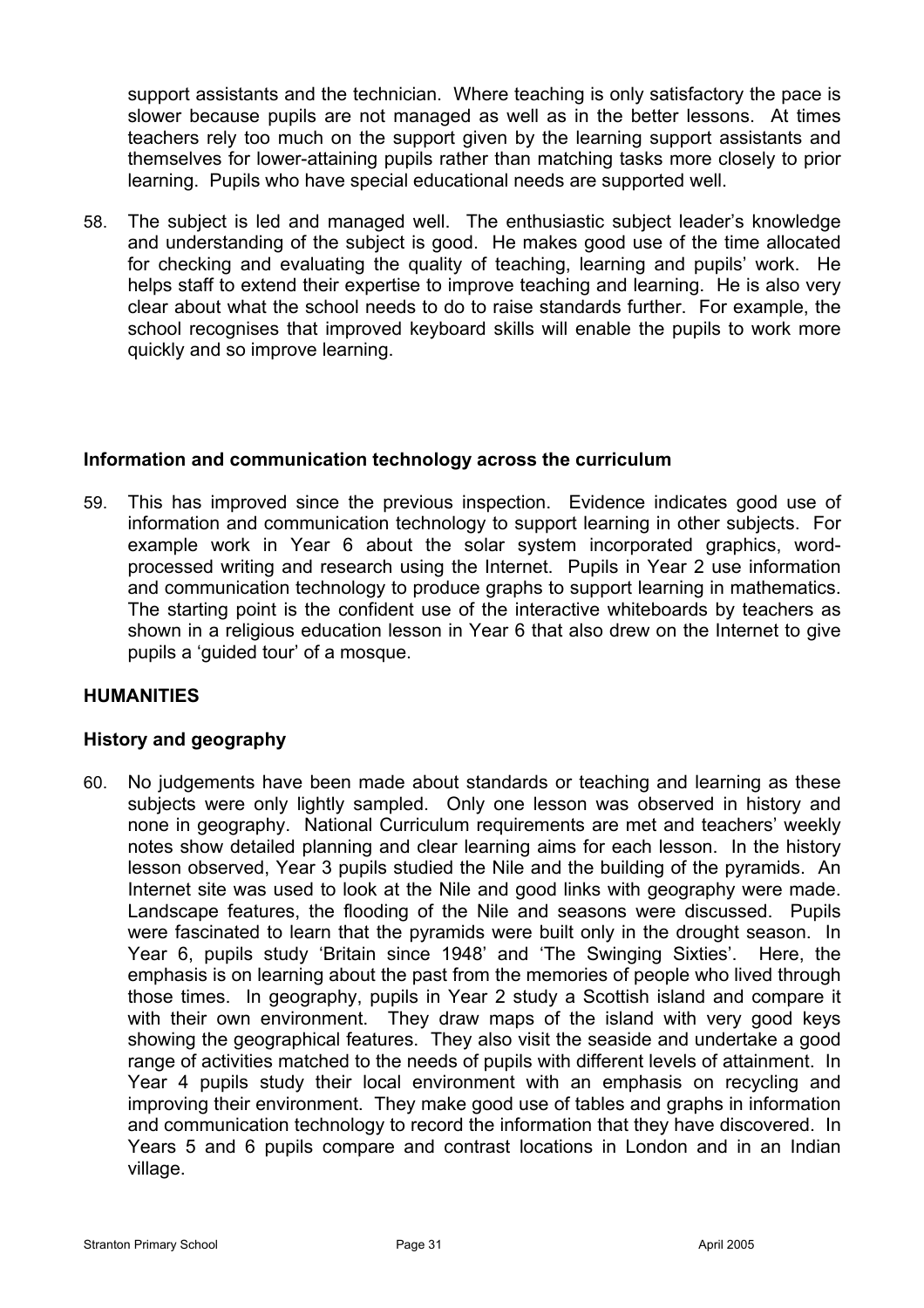61. There is now a good range of resources to support work in both subjects. Information and communication technology is used extensively. Both subjects contribute well to pupils' development in all aspects of English, especially speaking and listening, and history provides opportunities for extended writing. Teachers make good use of their school and local environment as well as visits further afield. Visitors, such as the 'Victorian Teacher', also bring the topics to life. The subjects make a very good contribution to pupils' social and cultural development.

### **Religious education**

Provision in religious education is **very good**.

### **Main strengths and weaknesses**

- A very good contribution is made to pupils' spiritual, moral, social and cultural education because of the strong emphasis on reflection on life today.
- Visits and visitors make an important contribution to learning.
- Very good leadership and management have ensured that teachers have good subject knowledge.
- Assessment procedures are still being developed.

- 62. Standards in religious education are similar to those expected by the end of Years 2 and 6. All groups of pupils, including those with special educational needs, achieve very well. The subject is now planned in line with the requirements of the locally agreed syllabus. Pupils in Year 2 understand symbolism, giving examples of water in Christian baptism, the sign of the cross and Hindu friendship bracelets. One pupil described symbols as 'a sign of respect'. They relate their learning well to their own lives, giving examples of to whom they would give their friendship bracelet when made and the reasons why. Most remember facts about Hindu festivals, and higherattainers compare and contrast these with Christianity. Pupils in Year 6 have good recall of facts about the Muslim faith. They showed reverence in their listening to the 'call to prayer' and in their discussion in preparation for a forthcoming visit to a mosque. They used speaking and listening and writing skills very well in the very well matched tasks to prepare for this. Work in books demonstrates a range of knowledge and understanding of the Christian faith and a good reflection of the meaning for life today. For example, the reflective work on 'why people see God as a parent' showed sensitivity and thought. In Year 5 words that pupils wrote to reflect God as 'safe' included 'anchor', 'protector' and 'authority'.
- 63. The quality of teaching and learning is good overall. In an excellent lesson in Year 6 the Internet was used to very good effect to provide a virtual tour of a mosque. Pupils gained much from this and asked and answered very good questions. Behaviour was very good, even in the group sessions where pupils worked together well, because the teacher had very high expectations of effort and participation. In Year 2 the teacher used a 'big book' very well for whole class discussion and research, adding well to reading skills. Pupils in Year 4 were made to think for themselves when sorting pictures and captions into Old and New Testament. The reflective nature of the work across the school is a significant strength of pupils' learning.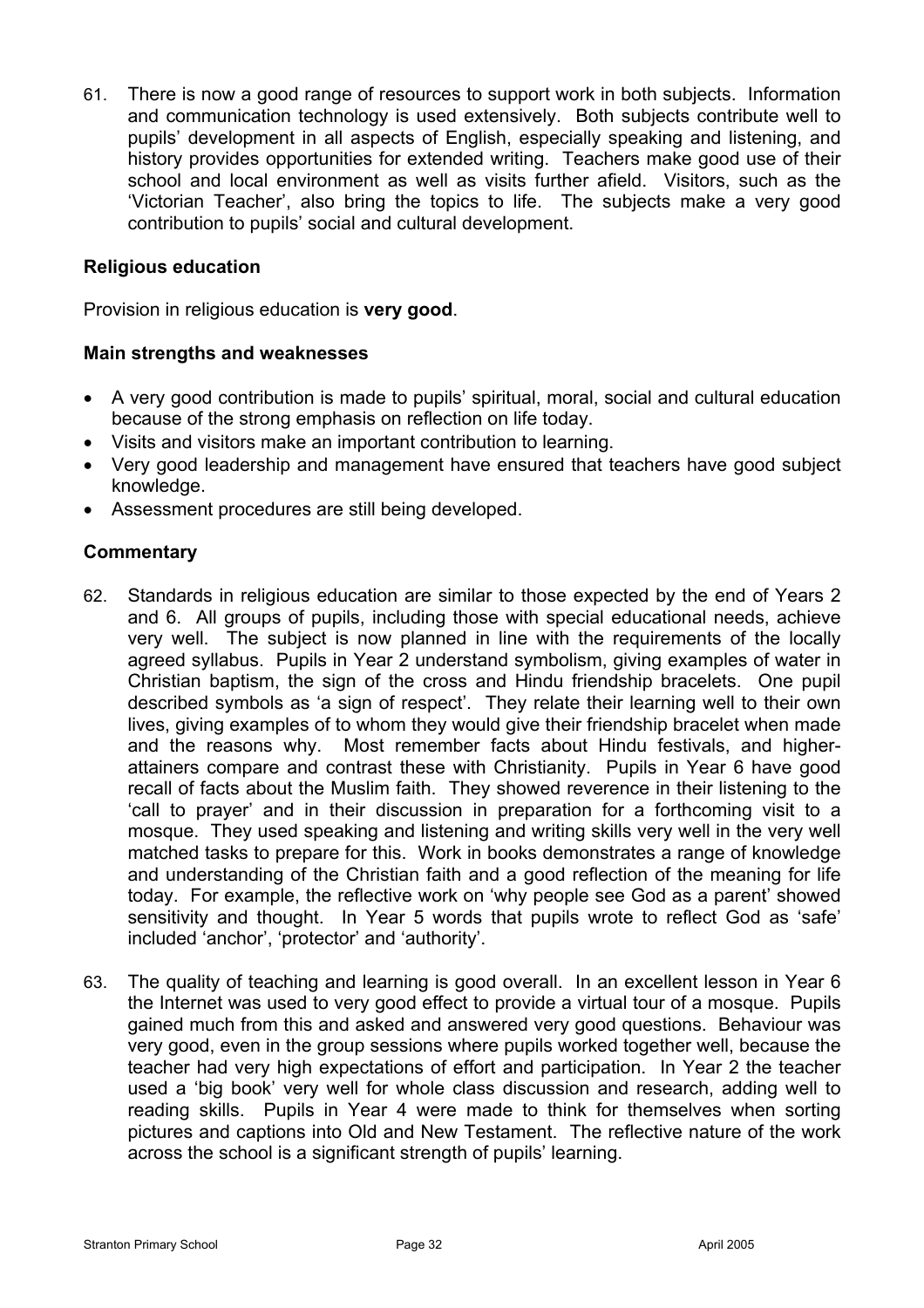64. The subject is very well led and managed as a shared responsibility between two teachers. They have a very good and close understanding of the needs of the subject and its development. They have successfully produced and steered the school through new subject planning to gain a better overall progression of skills, knowledge and understanding throughout the school. Advice and help for teachers is very good. There have been many improvements since the time of the previous inspection, the most significant of these being the extension of teachers' subject knowledge, the firsthand experiences provided by visits and visitors, the provision of new resources and the links with other subjects. The school is currently developing its assessment procedures in line with its new planning. The subject makes a very good contribution to pupils' spiritual, moral, social and cultural development.

# **CREATIVE, AESTHETIC, PRACTICAL AND PHYSICAL SUBJECTS**

# **Art and design**

65. No judgements have been made on provision in art and design as the subject was not inspected in depth. Displays included good links with mathematics when pupils explored 'exploding quadrilaterals' and produced monochrome hidden shapes in an investigation of line and shape. The school has worked with a local college of art and design to improve skills of both teachers and pupils. Creative days provide opportunities for extended learning. Recent visitors to enrich the curriculum have included an animator and a sculptor.

# **Design and technology**

66. There is not enough evidence to judge the quality of provision in design and technology, since only one lesson was seen. Although the school makes proper provision for teaching this subject, not enough products made by pupils were available at the time of the inspection to evaluate standards. The lesson observed was good. Year 1 pupils attained average standards in making a simple winding mechanism.

# **Music**

67. There is insufficient evidence to make a judgement about the quality of provision because no teaching was seen. All requirements of the National Curriculum are met. This is an improvement since the previous inspection when the composing element of the curriculum was not in place. Resources have also been strengthened and are now good. The very good accommodation in the performing arts room is an asset to both teaching and learning. The subject is led and managed well. The outcome of monitoring has led the school to buy in expertise to teach music in order to ensure better provision. The curriculum is enriched very well by opportunities provided by visiting musicians. All pupils enjoy performances, for example from a Tanzanian choir. Pupils in Year 6 participated in workshops that explored music, dance and drama from the Sikh religion and culture, culminating in a performance by the pupils. The 'samba drumming' sessions, funded through the Wider Opportunities initiative, provide very exciting and worthwhile learning experiences for pupils. Some pupils learn the violin and others learn the recorder. There are good opportunities for the choir and the recorder players to perform for their peers, parents and for the community, for example performing for the elderly. They also participate in town-wide productions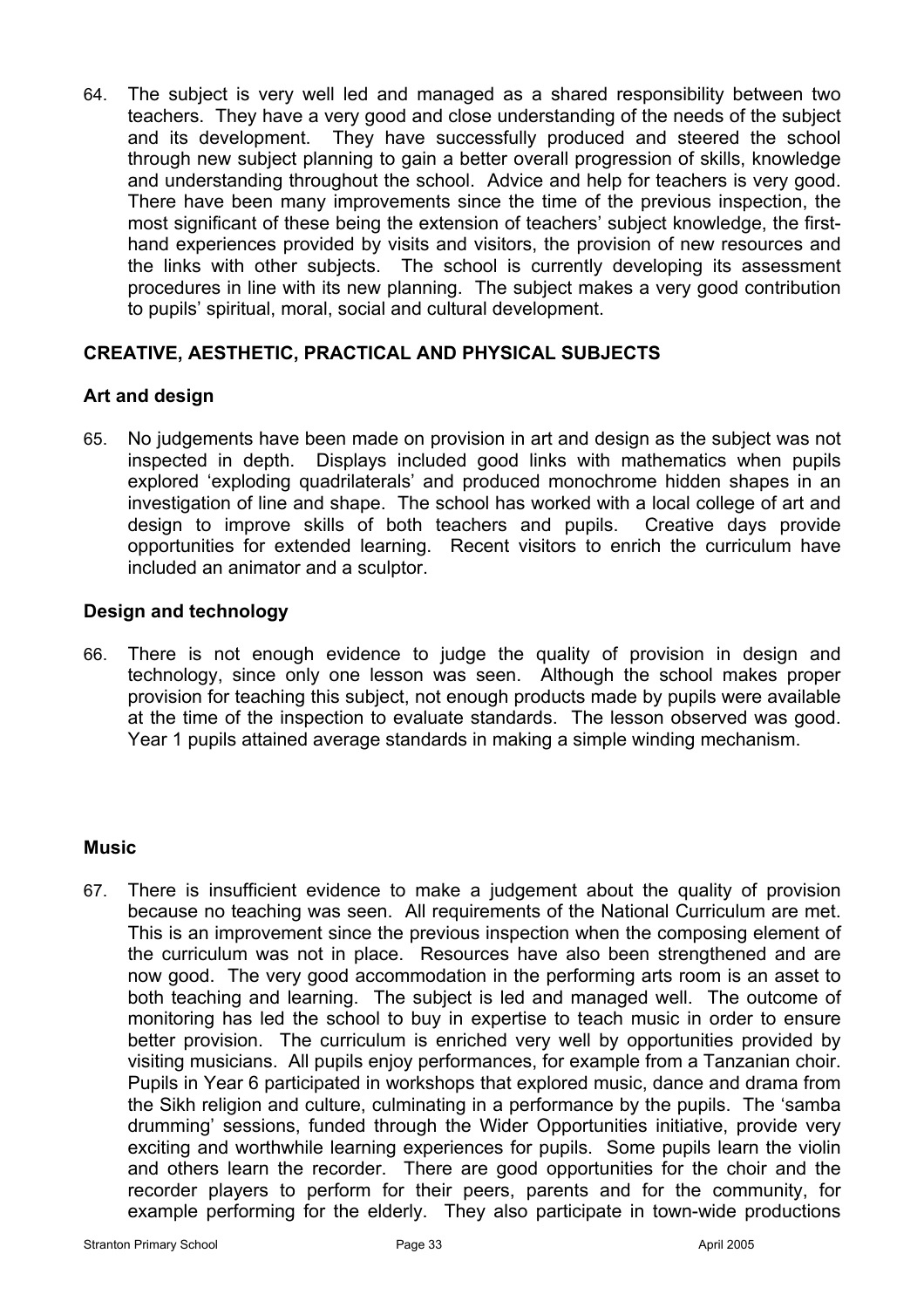organised by the Tees Valley Music Service. As a result music makes a very good contribution to pupils' personal education.

# **Physical education**

68. In physical education, not enough lessons were seen to evaluate provision. In the single lesson observed, pupils in Year 5 attained above average standards in games skills. The good teaching enabled pupils to achieve well in developing changes of speed when attacking. Pupils achieve well in swimming, with more than 85 per cent able to swim twenty-five metres by the time they leave. Community provision for physical education is very strong. The school takes full advantage of support provided by local professional and amateur sports clubs. Pupils benefit greatly from the very good facilities available on site as a result of New Deal for Communities funding. Access during the school day to the excellent sports hall and to activities after school and at weekends has increased the range of sports in which they can participate. This is helping to raise standards. The school is strongly committed to improving provision and employs badminton, tennis and gymnastics coaches. Pupils respond very well to the extra opportunities and many take part in the additional classes. Very good links with a nearby sports college enhance what is offered. For example, pupils in Year 2 took part in a 'Fun Fit' afternoon. A residential visit for pupils in Years 5 and 6 helps them to gain valuable experience of outdoor and adventurous pursuits.

# **PERSONAL, SOCIAL AND HEALTH EDUCATION AND CITIZENSHIP**

69. Overall provision was not judged because too few lessons were observed. Personal, social and health education is fostered well through a structured programme and a very notable feature is the way this aspect is part of all subjects. Sex education and drugs awareness education are an integral part of the curriculum. Pupils learn citizenship through the operation of the class councils. In the lesson observed, pupils in Year 5 satisfactorily learned about substance abuse and were aware of the danger and when to say, 'No'.